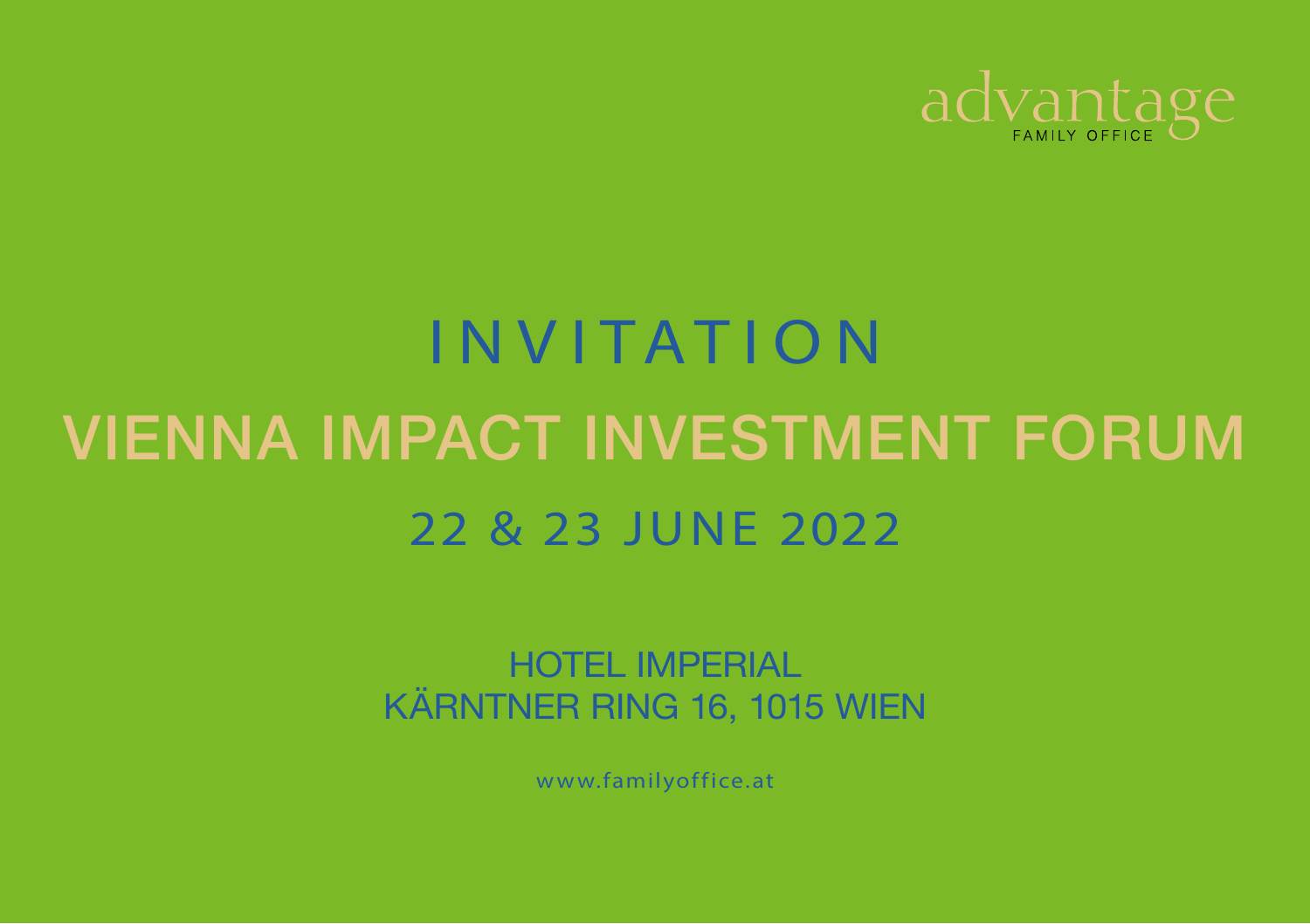#### Introduction from the Host Sabine Duchaczek

Welcome to our Fourth Vienna Impact Investment Forum and thanks to all partners, companies, speakers and listeners for supporting this event even in these most challenging times.

The main objective of this expert forum is to inform family offices and institutional investors independently, comprehensively and with the highest standard about the topic of impact investing and to present sustainable investment opportunities. We want to emphasize the importance of the preservation of the global social- and ecosystem and inspire more investors to the idea of impact investing, so that future generations will benefit sustainably.

Since 2015 we have hosted 43 conferences and 45 investor lunch presentations for family offices and institutional investors in the DACH region and I am very pleased that impact investing has become a major topic next to our real estate and capital market conferences. And we are only at the beginning of a trend, because a lot still needs to be done, especially regarding education in ESG and impact investing.

I am looking forward to stimulating company presentations and discussion panels and hope to see you at the Hotel Imperial in Vienna!

Best regards, Sabine Duchaczek

Sabine Duchaczek

[duchaczek@advantage.co.at](mailto:duchaczek%40advantage.co.at%0D?subject=) +43 664 454 7771

Advantage Family Office, Founder & Managing Director

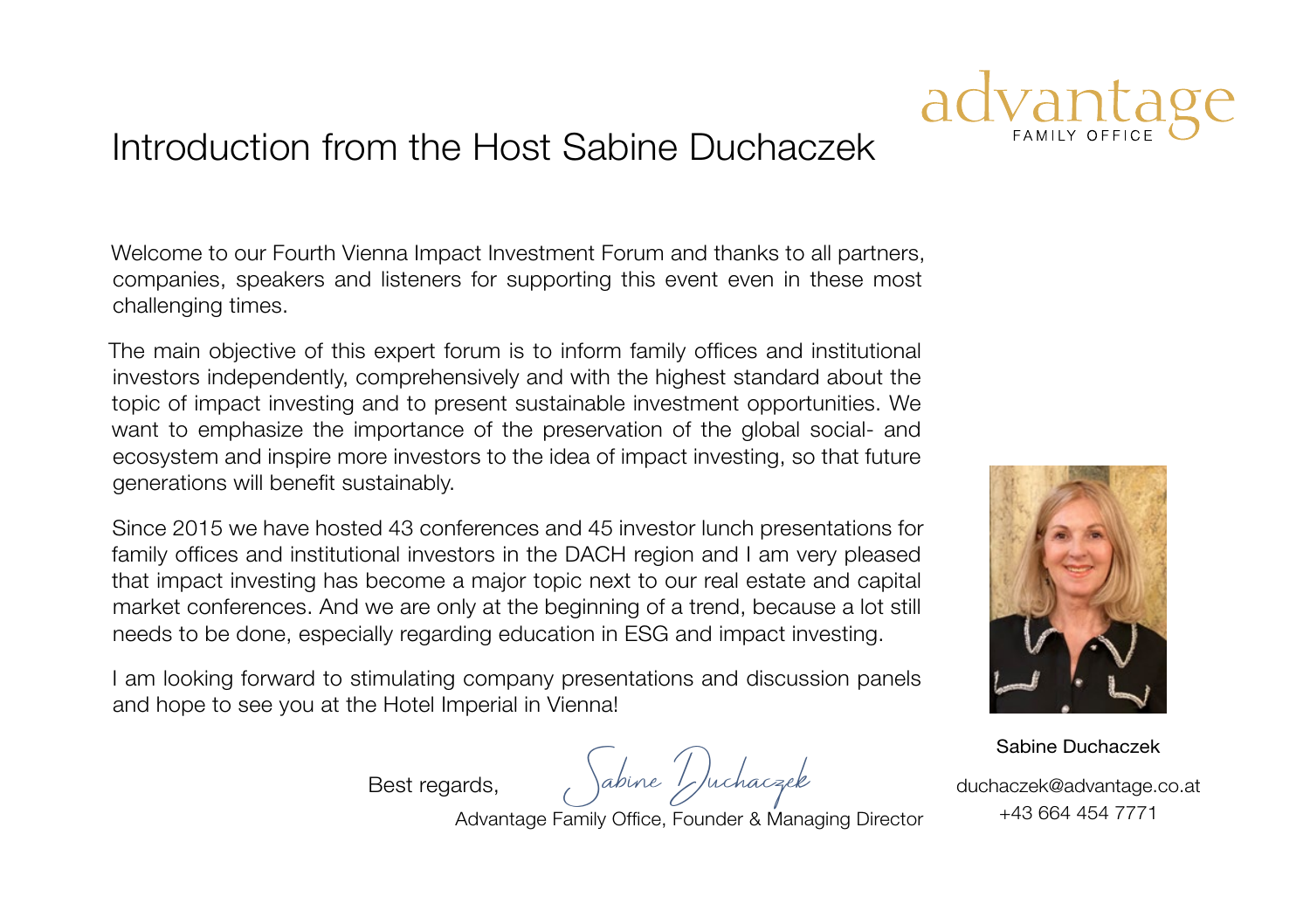### Agenda 22 June 2022

|                       | 13:30 | <b>Registration &amp; Coffee</b>                                                                                                                                                            |  |  |
|-----------------------|-------|---------------------------------------------------------------------------------------------------------------------------------------------------------------------------------------------|--|--|
|                       | 14:00 | <b>Salutation &amp; Opening Remarks</b><br>Sabine Duchaczek (Advantage Family Office), Host<br>René Wienholtz (Loom Impact AG, Managing Partner), Chair of the Day                          |  |  |
|                       | 14:10 | Marktbericht Nachhaltige Geldanlagen 2022: Deutschland, Österreich, Schweiz<br>Volker Weber (Forum nachhaltige Geldanlagen e.V., Managing Director)                                         |  |  |
|                       | 14:30 | Company Presentations                                                                                                                                                                       |  |  |
|                       |       | Blue Earth Capital AG, www.blueearth.capital<br>14:30<br>15:00<br>Oikocredit, www.oikocredit.at<br>Valiant Bank AG, www.valiant.ch<br>15:30                                                 |  |  |
| 16:00<br>Coffee Break |       |                                                                                                                                                                                             |  |  |
|                       | 16:30 | Company Presentations                                                                                                                                                                       |  |  |
|                       |       | Green Eight Capital, www.g8c.com<br>16:30<br>17:00<br>Jäderberg & Cie.-Group, www.jaederberg.de<br>17:30<br>United Bankers, www.unitedbankers.com<br>18:00<br>Cannovum AG, www.cannovum.com |  |  |
|                       | 18:30 | Buffet & Networking                                                                                                                                                                         |  |  |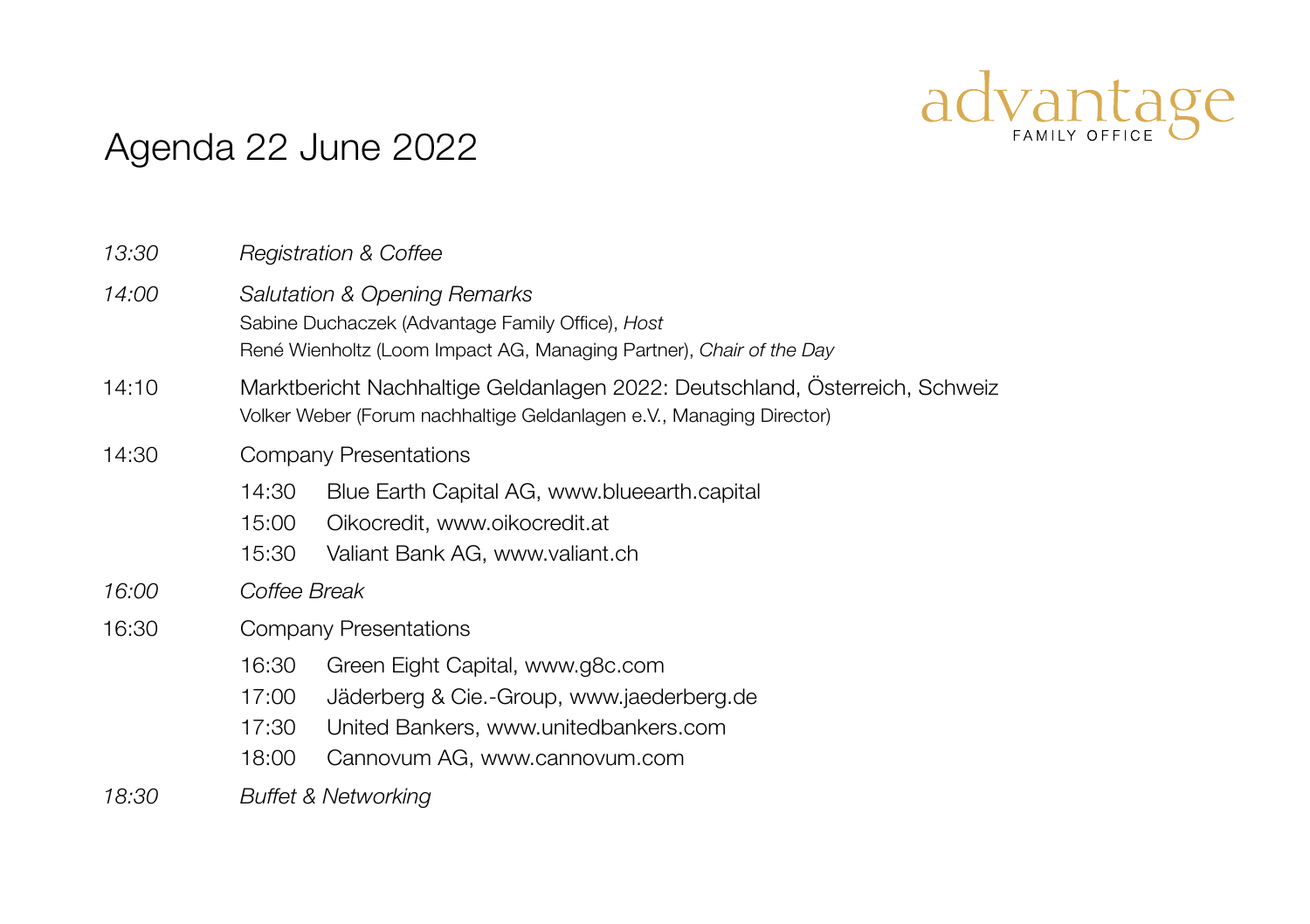### Agenda 23 June 2022

| 08:30 | <b>Registration &amp; Coffee</b>                                                                                                                                                                                                                                                                                                                                                                                                                |
|-------|-------------------------------------------------------------------------------------------------------------------------------------------------------------------------------------------------------------------------------------------------------------------------------------------------------------------------------------------------------------------------------------------------------------------------------------------------|
| 09:00 | <b>Salutation &amp; Opening Remarks</b><br>Sabine Duchaczek (Advantage Family Office), Host<br>René Wienholtz (Loom Impact AG, Managing Partner), Chair of the Day                                                                                                                                                                                                                                                                              |
| 09:10 | Keynote – Impact for Profit: Opportunity Africa<br>Wolfgang Rams (Africa GreenTec AG, Co-Founder & COO)                                                                                                                                                                                                                                                                                                                                         |
| 09:30 | Panel Discussion – Impact for Profit: Can Impact Investments be Financially Attractive?<br>• Wolfgang Rams (Africa GreenTec AG, Co-Founder & COO)<br>Stefan Piëch (Your Family Entertainment AG, CEO)<br>Sandor Habsburg Lothringen (Habsburg Advisory Trust – Liechtenstein)<br>• Patrick Knodel (PANDION INNOVATION for IMPACT GmbH)<br>Panel Chair: Andreas Rickert (PHINEO gAG, Managing Director)                                          |
| 10:15 | Panel Discussion – Impact Investing in Private Equity: Challenges & Strategies<br>Britta Lindhorst (HQ Capital, Managing Director)<br>• Vikram Raju (Morgan Stanley, Head of Climate Investing, Private Markets)<br>• Ania Manczyk (Mercer, Principal, Private Equity and Sustainable Investments Specialist)<br>• Safar Sarif (Impactive Values GmbH, Managing Director)<br>Panel Chair: Madeline Petrow (Q Advisers GmbH, Investment Manager) |
| 11:00 | Coffee Break                                                                                                                                                                                                                                                                                                                                                                                                                                    |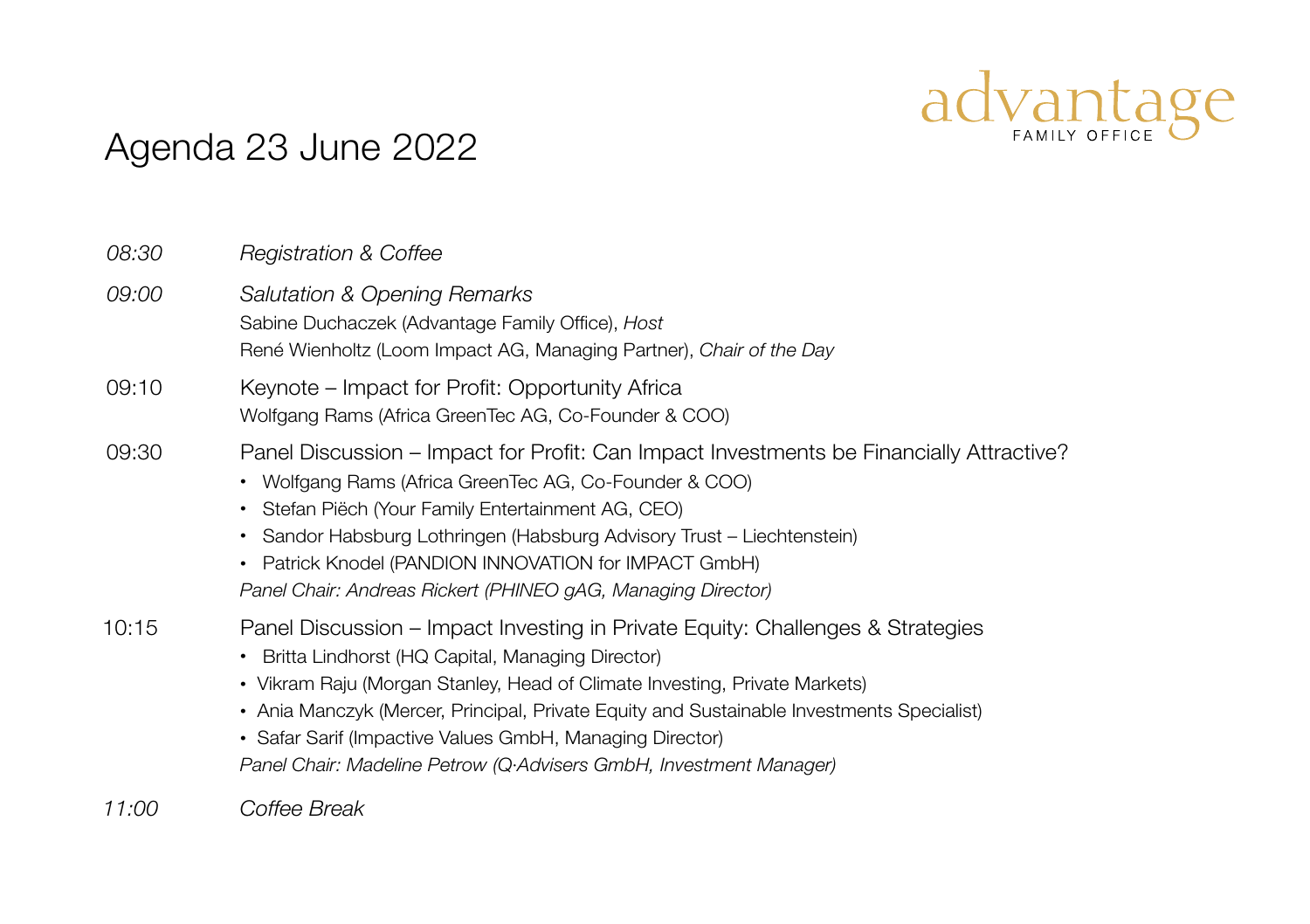#### 11:30 Company Presentations

- 11:30 European Investment Fund, [www.eif.org](https://www.eif.org)
- 12:00 Innpact S.A., [www.innpact.com](https://www.innpact.com)
- 12:30 SFS RE GmbH, [www.sfsre.de](https://www.sfsre.de)

#### *13:00 Lunch Break*

- 14:00 Panel Discussion Impact Investing at the Crossroads
	- Martin Rohla (Goodshares Beteiligungs GmbH)
	- Edda Schröder (Invest in Visions GmbH, Managing Director)
	- Peter Jäderberg (Jäderberg & Cie., Managing Director)  *Panel Chair: Andreas Rickert (PHINEO gAG, Managing Director)*

#### 14:45 Company Presentations

- 14:45 HQ Capital, [www.hqcapital.com](https://www.hqcapital.com/en)
- 15:15 eCAPITAL ENTREPRENEURIAL PARTNERS AG, [www.ecapital.vc](https://ecapital.vc)
- 15:45 MRM Family (Family Office)
- 16:15 Planet Ocean Fund, [www.planetocean.fund](https://planetocean.fund)
- *16:45 Apero & Networking*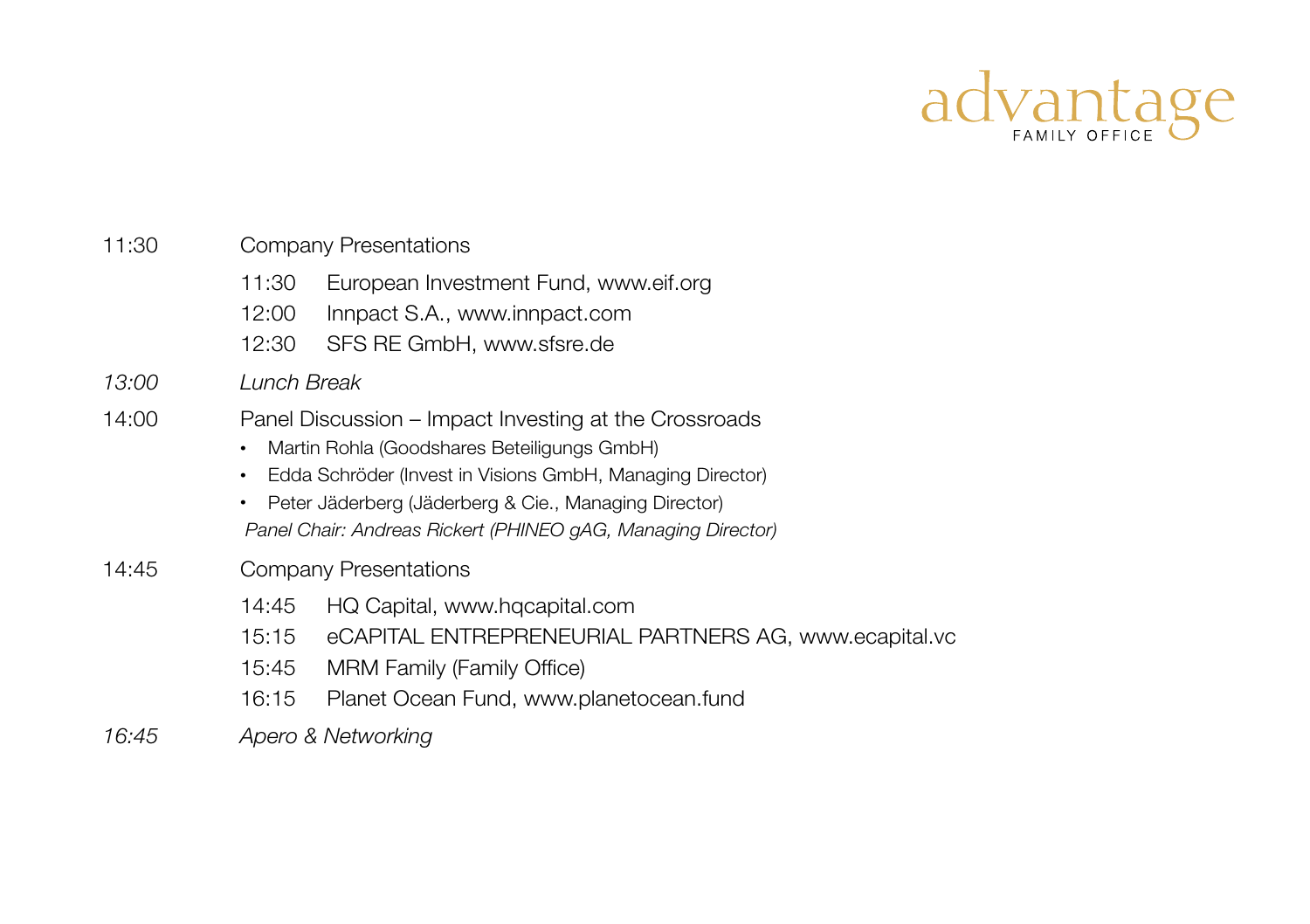#### Platin Partner: Africa GreenTec AG



Africa GreenTec AG is a German social enterprise which empowers people in the Global South to achieve more self-determination and growth through sustainable energy solutions. With its sustainable system solution Africa GreenTec AG builds ImpactSites, in which entire village communities in rural areas are equipped and empowered with electricity and modern technologies. The company has rethought electricity and developed an intelligent system that can withstand the harsh conditions of off-grid regions in Africa and even exceed modern European standards.

Africa GreenTec AG relies on an extensive portfolio of products and service solutions such as state-of-the-art solar energy, smart meter technology, cooling systems, water treatment and internet access. The company's systems are operated through subsidiaries or sold to project partners. As a company in the field of social entrepreneurship, Africa GreenTec AG builds on the three pillars of sustainability – social, ecological and economic. This means that it is a for profit company, but the positive impact of its work is clearly in the spotlight.

Current investment opportunities include a direct equity investment into the Africa GreenTec AG (Series B of holding company) as well as equity and debt investments into a Luxembourg-based impact investment fund.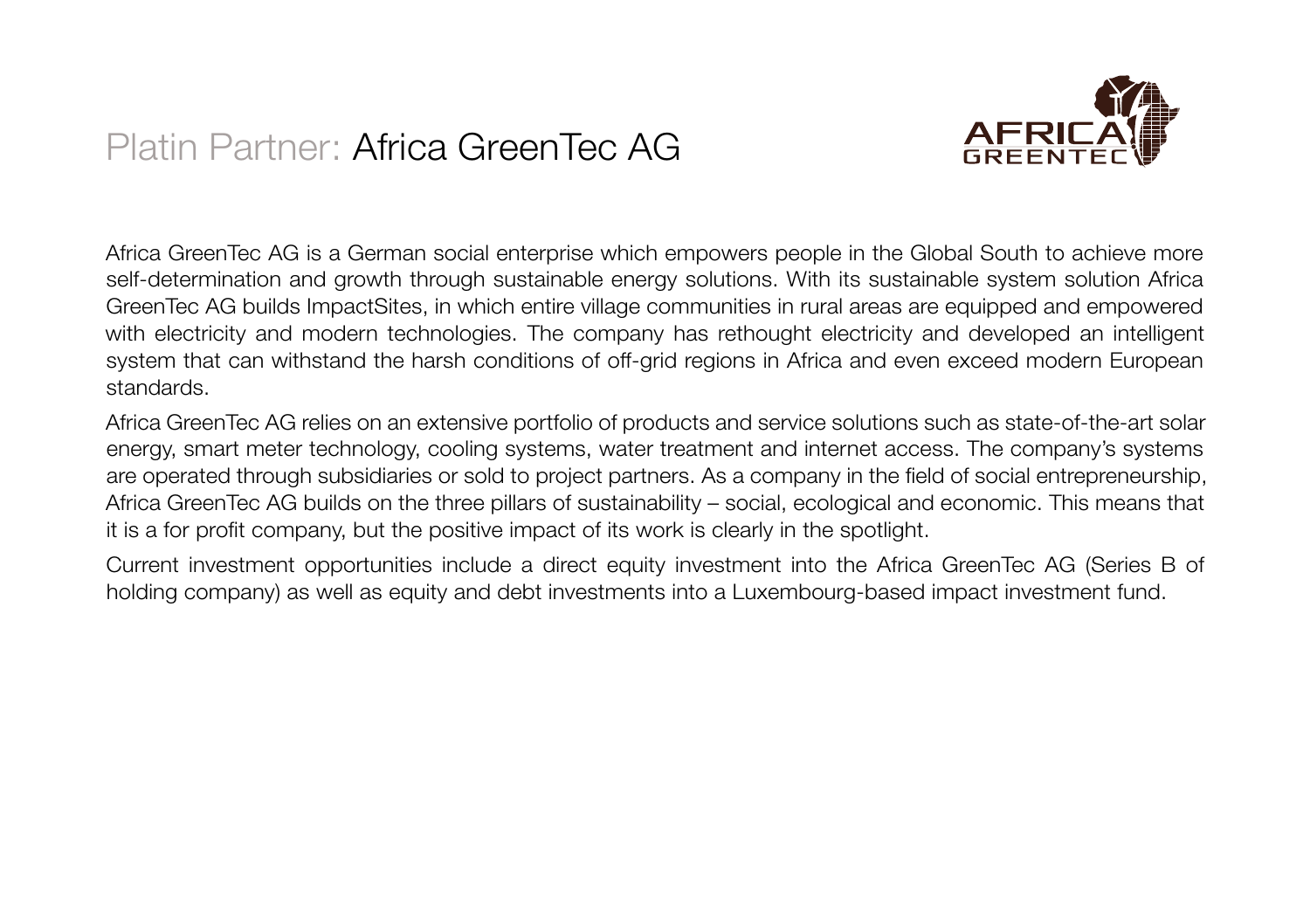

#### Gold Partner: HQ Capital

HQ Capital is a global private equity specialist, identifying and selecting local private equity opportunities in North America, Europe and Asia. Since 1989, the firm has deployed \$ 9.7 billion of capital into global and regionally focused private equity on behalf of institutions and private clients. As of December 31, 2021, HQ Capital has invested in 750 funds and direct companies alongside 288 managers across North America, Europe and Asia. The team is comprised more than 90 employees with local investment teams based in New York, Bad Homburg, and Hong Kong.

HQ Capital began incorporating ESG criteria firm-wide and into our global investment process over a decade ago, after becoming an early signatory of the U.N. Principles of Responsible Investment (PRI) in 2011. Additionally, HQ Capital is committed to the initiatives of the U.N. Environment Programme Finance Initiative (UNEP FI), the U.N. Global Compact (UN Global Compact), the Task Force on Climate-Related Financial Disclosures (TCFD) and to Level 20, a not-for-profit organization dedicated to improving gender diversity in European private equity.

In 2013, HQ Capital established an internal ESG Team headed by Britta Lindhorst, Head of European Investments, Global Head of ESG/Impact, and supported by various team members, including HQ Capital's Head of Legal and Compliance. Over the years, the team has developed a thorough ESG strategy which is an integral part of our investment process.

In 2021, we introduced our dedicated impact strategy as a consequent enhancement of our longstanding responsible investing experience. Our impact portfolios would consist of private equity managers with demonstrable impact experience and impact investment strategies that are suitable to create risk-adjusted financial returns comparable to traditional private equity market returns. The key focus is on four megatrends of responsible investing: Green economy, Blue economy, Healthcare, and Education. The strategy is aligned with the U.N. Sustainable Development Goals ("SDGs") and ESG criteria and compliant with the Article 9 under the Sustainable Financial Disclosure Regulation ("SFDR") of the EU.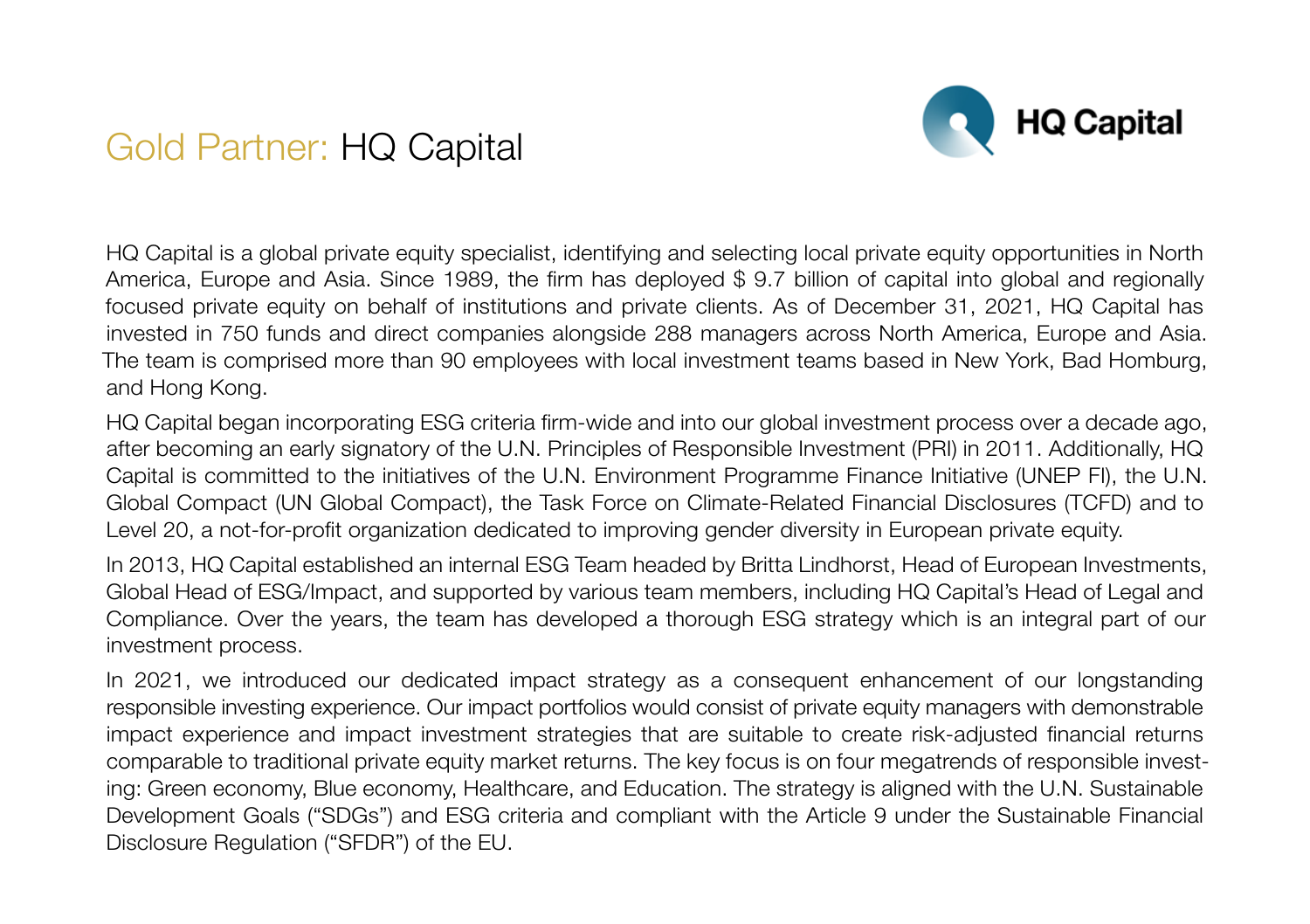#### **Morgan Stanley**

#### Silver Partner: Morgan Stanley

Morgan Stanley Investment Management, together with its investment advisory affiliates, has more than \$ 1.6 trillion in assets under management or supervision as of December 31<sup>st</sup>, 2021. Morgan Stanley Investment Management brings innovative, highly relevant solutions for clients, consultants, and partners across the globe and shows unwavering commitment to investment excellence, diversity of perspective, and differentiated values. Morgan Stanley Investment Management has distinctive and highly complementary strengths in investment management and distribution.

#### Silver Partner: Mercer

Mercer is a global investment solutions provider and supports clients with tools & research, advice and solutions to support finding the optimal investment strategy to manage the global challenges sustainable. Mercer believes in building brighter futures by redefining the world of work, reshaping retirement and investment outcomes, and unlocking real health and well-being.

Mercer's approximately 25,000 employees are based in 43 countries and the firm operates in 130 countries and is managing \$ 393 billion Assets under Management (AuM) globally (as of June 2021). Mercer is a business of Marsh McLennan (NYSE: MMC), the world's leading professional services firm in the areas of risk, strategy and people, with 78,000 colleagues and annual revenue of over \$ 18 billion. Through its market-leading businesses including Marsh, Guy Carpenter and Oliver Wyman, Marsh McLennan helps clients navigate an increasingly dynamic and complex environment.



## **INVESTMENT MANAGEMENT**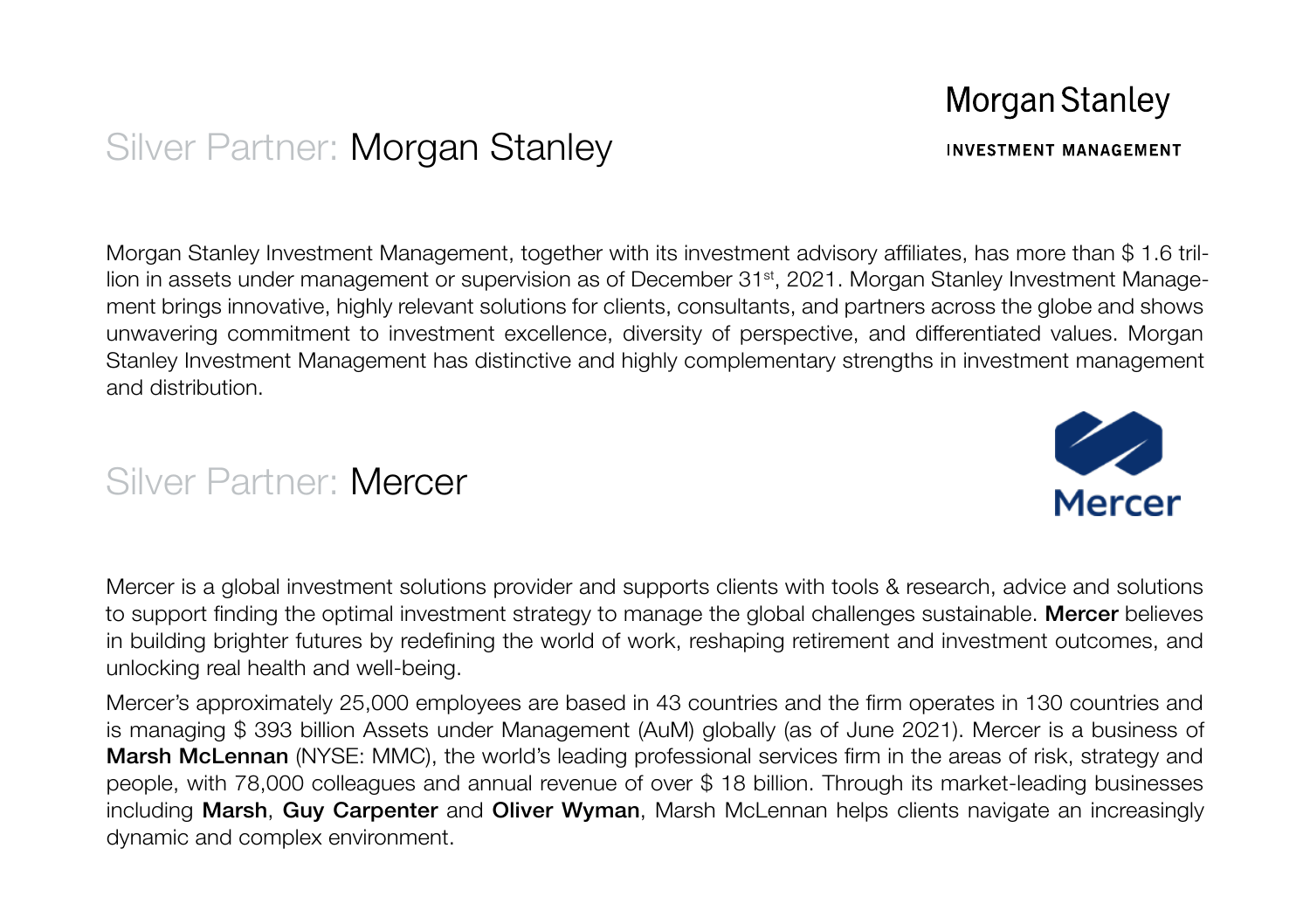### Silver Partner: Invest in Visions GmbH

DIE PLATTFORM FÜR INSTITUTIONELLE INVESTOREN



In 2006 Invest in Visions GmbH was founded by Edda Schröder with the aim of providing access to impact investments to both institutional and private investors. Next to financial performance, these investments also offer social returns. Invest in Visions GmbH made a name as one of the first microfinance investors and achieved an important milestone in 2011 by launching the IIV Mikrofinanzfonds, the first of its class in Germany available for private and institutional investors alike. Next to microfinance the company has also developed impact expertise in education projects, renewable energies and SME financing. Focus area for all investments are developing and frontier markets.



www.familyofficemag.com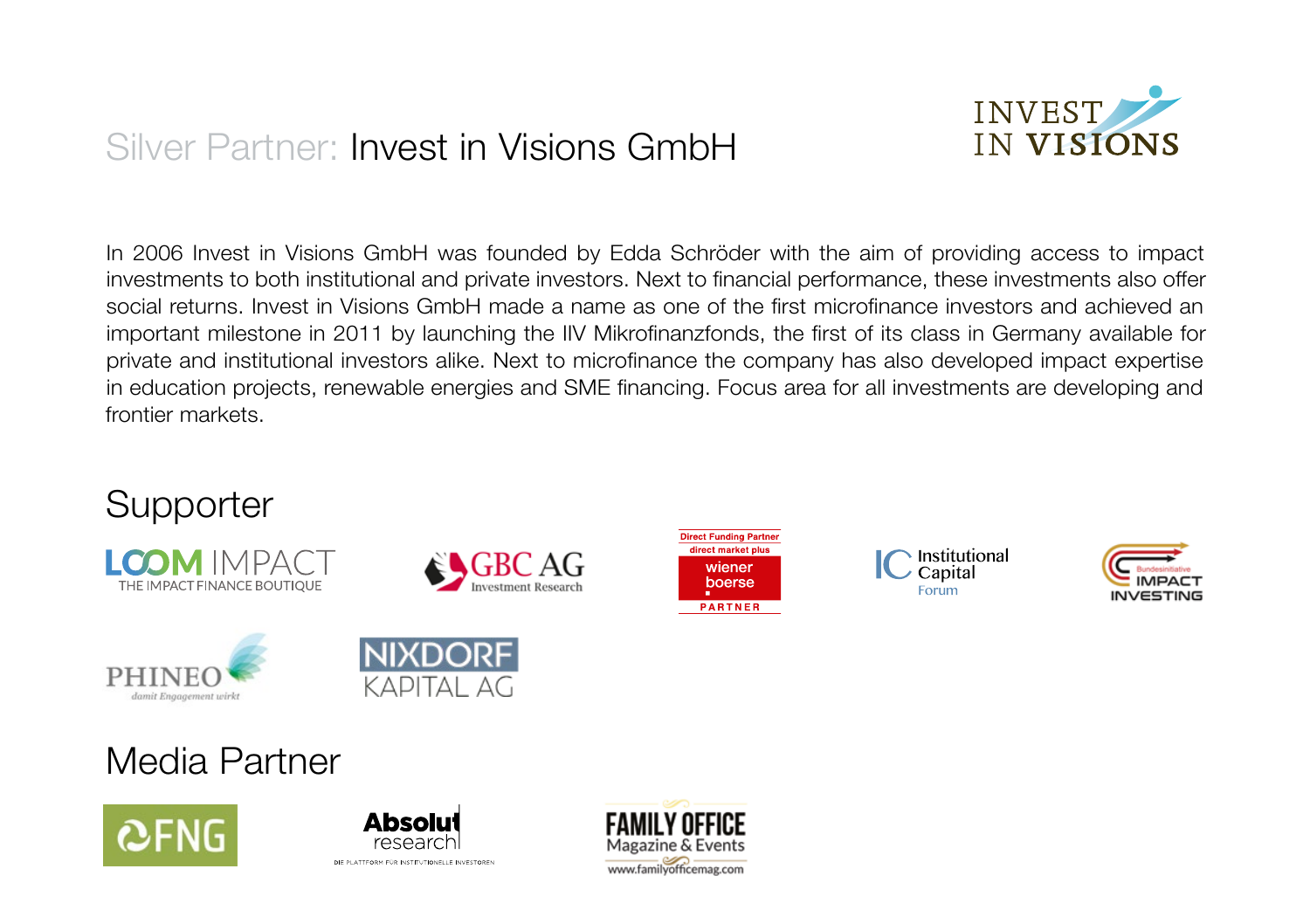#### Blue Earth Capital AG



Blue Earth Capital AG is a global impact investment manager and advisory firm founded in 2015 to establish and manage investment strategies for an international clientele of professional investors seeking investment solutions that offer risk-adjusted financial returns, while also helping to address pressing social and/or environmental challenges. Blue Earth Capital AG invests in private equity and debt opportunities where social and environmental impact goes hand-in-hand with market-rate returns. The firm believes that social- and climate-focused enterprises with both a sound business model and the ability to attract institutional capital are best positioned to generate sustainable and scalable impact.

Initiated by the founders of Partners Group and backed by the Ursimone Wietlisbach Foundation, Blue Earth Capital AG has been incubated and built-up with the support of Partners Group, leveraging its experience as a leading global private markets firm. Blue Earth Capital AG is fully owned by Blue Earth Foundation, a Swiss not-for-profit organization which protects the impact mission of Blue Earth Capital AG and re-invests 100% of the firm's operating profits in support of its philanthropic activities. Further information at [www.blueearth.capital](https://blueearth.capital)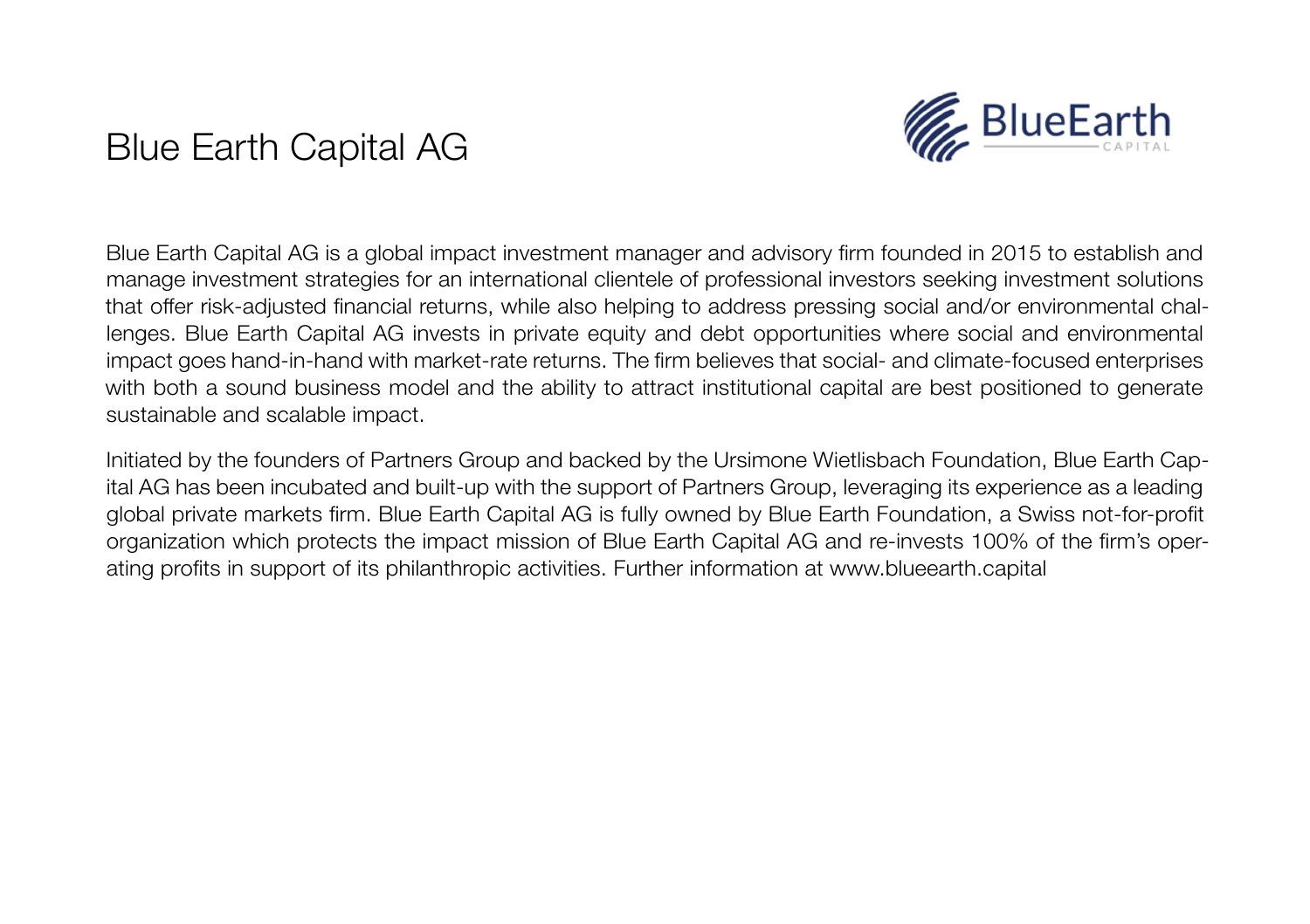#### Oikocredit



In 1975 Oikocredit's founders saw commercial banks financing wars and unjust regimes. They wanted to use their money differently – they wanted to invest in people, to improve their lives. So, they created Oikocredit as a worldwide cooperative and started lending to organisations that support low-income people in the Global South.

More than four decades later, social impact is still at the heart of Oikocredit's work. With over a billion adults without inadequate access to formal financial services, smallholder farmers vulnerable to the effects of climate change and nearly 800 million people without access to reliable energy, also the need of Oikocredit's work is still there.

Oikocredit is thus continuing to support partner organisations in Africa, Asia and Latin America by providing loans and equity investments. Through its network of local staff Oikocredit is furthermore able to offer solutions that go beyond financing like capacity building.

These partners, working in the sectors of financial inclusion, agriculture and renewable energy, in turn empower low-income people by providing financial services, jobs, technical assistance, access to clean and affordable energy, and more.

None of this would be possible without the loyal support of Oikocredit's currently 59,000 members and investors. They – like Oikocredit's founders – look at the world's problems and respond with compassion, solidarity, and the drive to contribute towards a brighter future for everyone.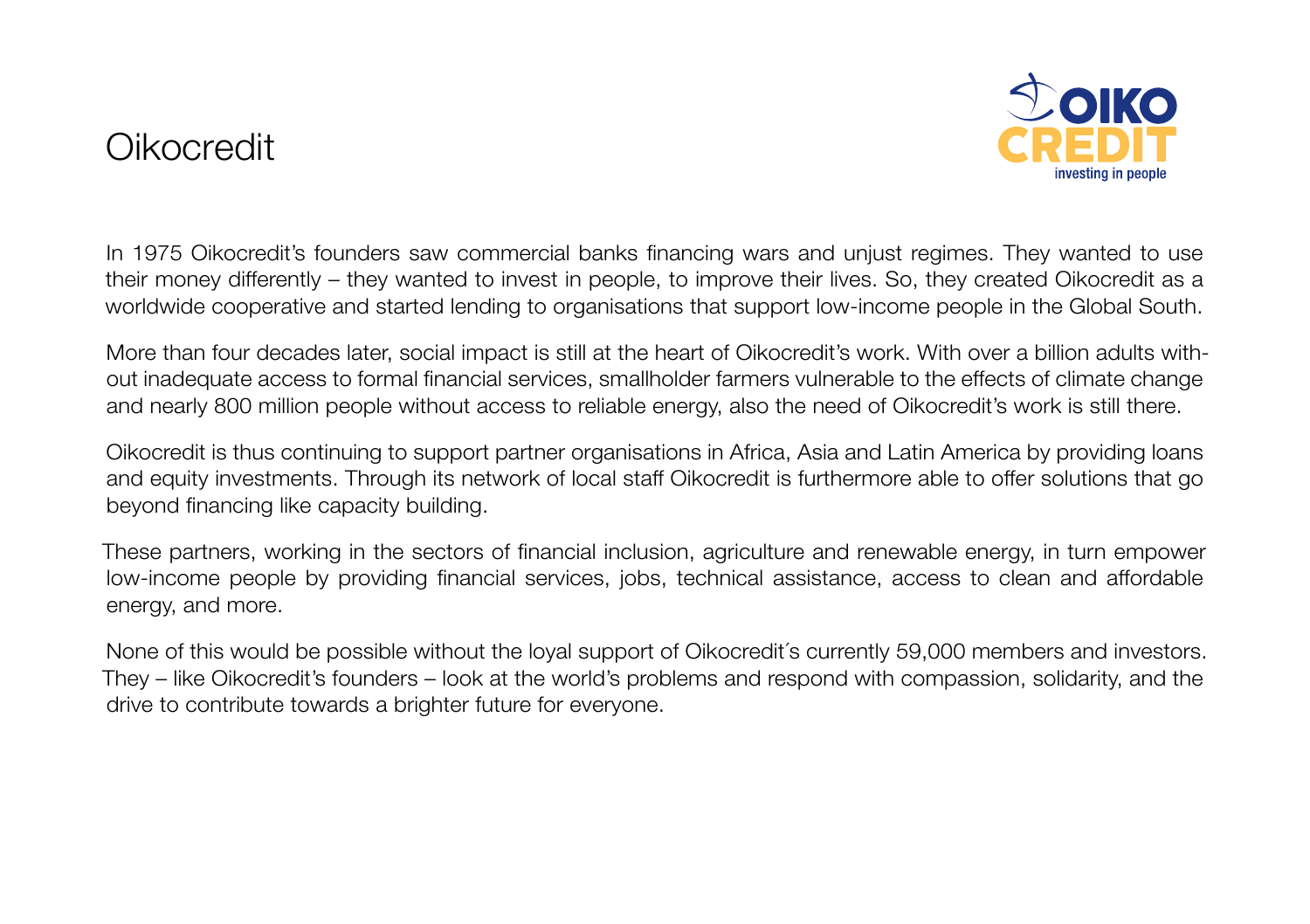#### Valiant Bank AG

# valiant

Valiant Bank AG simplifies the financial lives of retail clients and SMEs in Switzerland more than anyone else and with a focused ESG approach. Its strengths are its innovativeness, its mortgage expertise, its close ties with its clients and its strategy execution. Valiant Bank AG is continuing to broaden and digitalise its services, expand its footprint, enhance efficiency and boost earnings.

Valiant Bank AG is the only listed financial services provider focusing solely on the attractive Swiss market with a 100% free float. The bank´s earnings are solid and its shareholders have received consistently high and increasing dividends for 23 years.

| Market Capitalisation:  | EUR 1.5 bn                               |
|-------------------------|------------------------------------------|
| Exchange Segment:       | <b>SPI/SPI Banks</b>                     |
| Principal Shareholders: | UBS, Swisscanto (ZKB)                    |
| Sales:                  | CHF 431 m (FY-21)                        |
| Earnings (after Taxes): | CHF 123 m (FY-21)                        |
| Earnings per Share:     | CHF 7.8 (FY-21)                          |
| Dividend per Share:     | CHF 5.0 (FY-21), subject to AGM approval |
| Dividend Yield:         | 5.0% (currently)                         |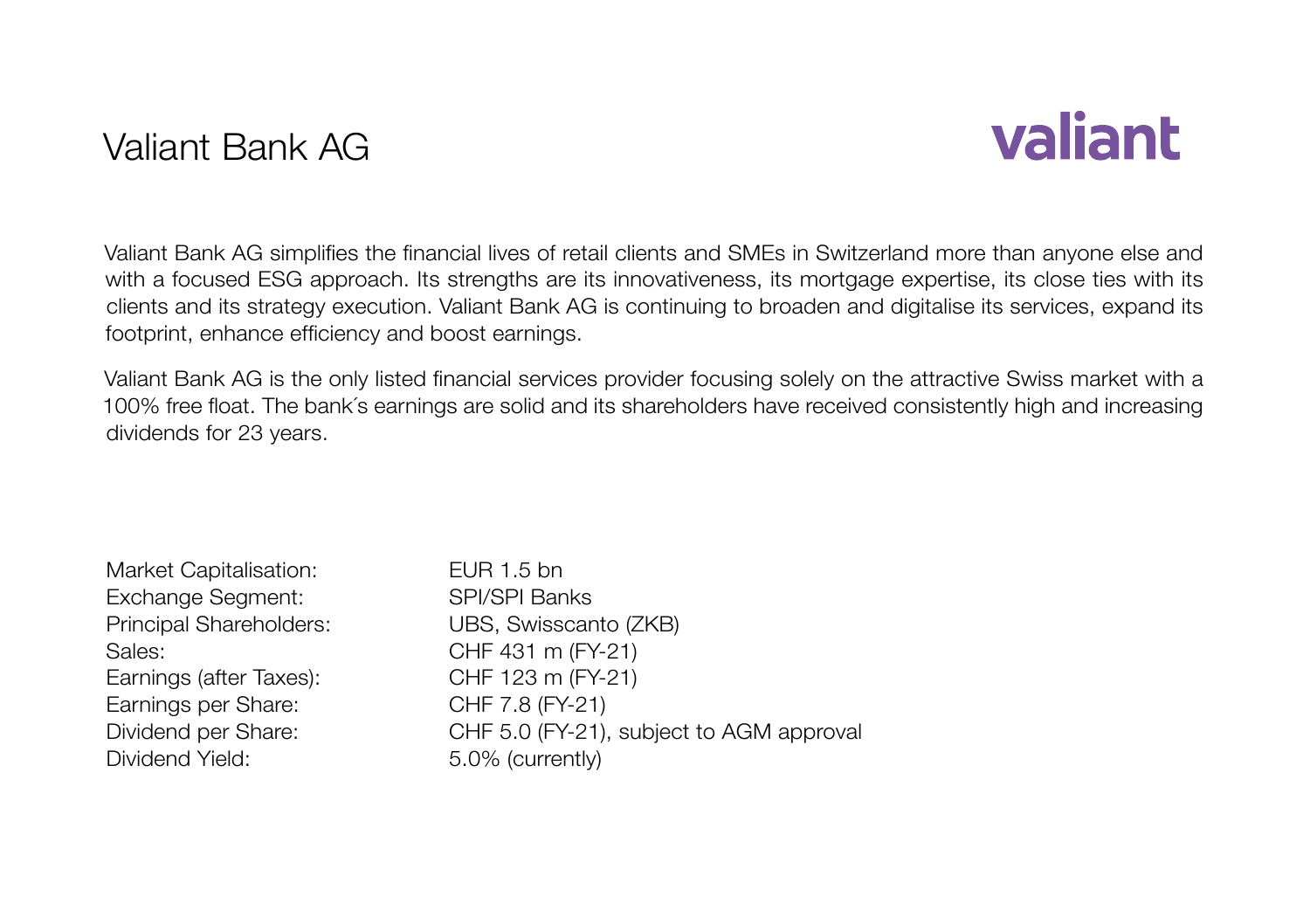### Green Eight Capital



Green Eight Capital invests in private markets on behalf of institutions, family offices, and individuals. Its mission is to both create long-term value for investors as well as improve livelihood through each of its investments. Green Eight Capital strives to not only provide its clients with strong returns, but also peace of mind knowing their investment is helping create a better future for the next generation.

Green Eight Capital was founded by Philipp Maurer as a spin off from Deutsche Bank in 2018 and today has offices in Zurich, New York and Ghana.

With the recently launched Innovation Aerospace Fund, a Luxembourg RAIF, Green Eight Capital focuses on three promising investment verticals in aerospace technology: Space technology & cyber security, next generation mobility and logistics optimization.

Further information at [www.g8c.com](https://g8c.com)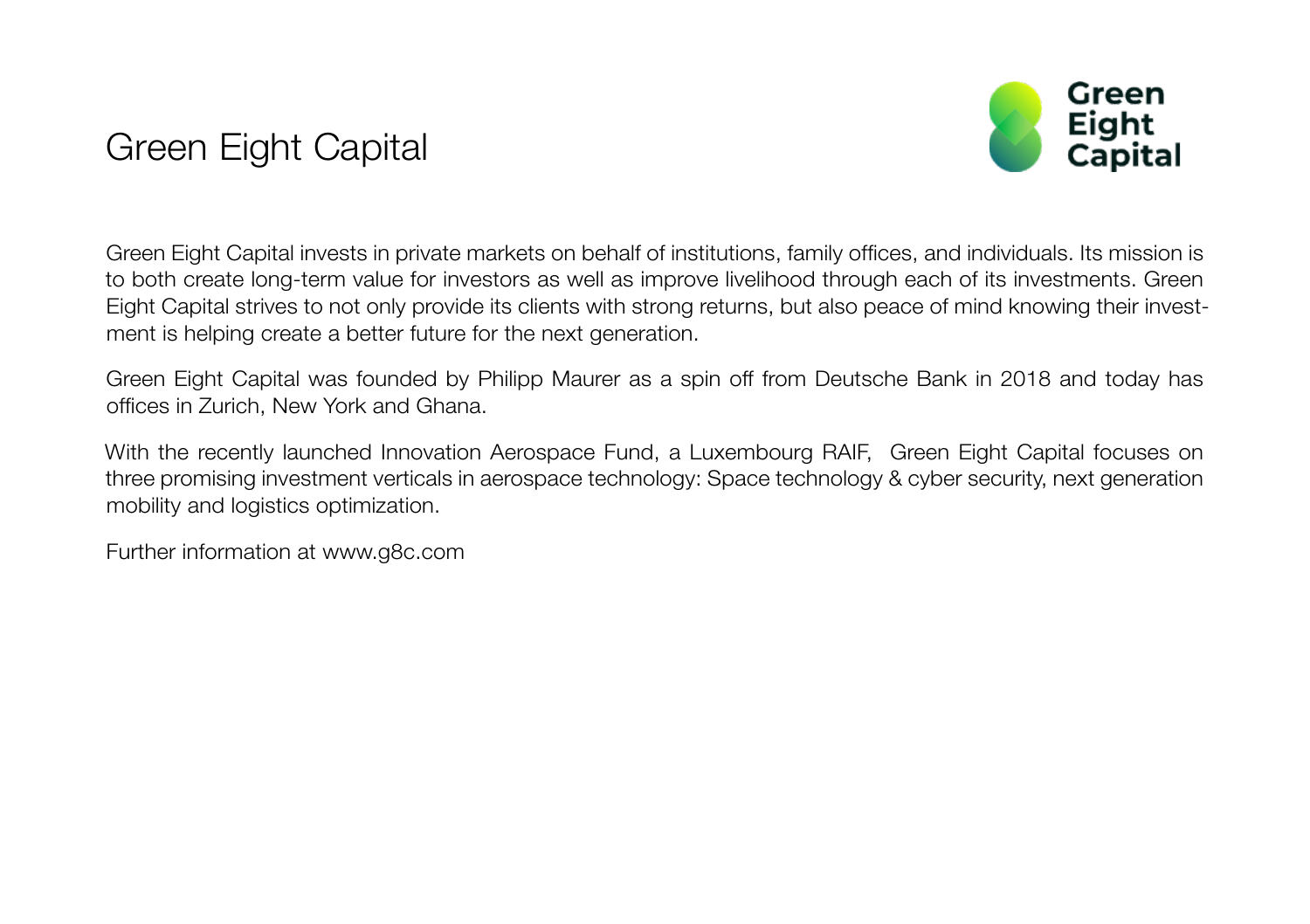#### Jäderberg & Cie.-Group



The Jäderberg & Cie.-Group ("JC") is an entrepreneurial impact investor. The investment portfolio consists purely of unique projects with disruptive, deep impact of massive sustainability and extraordinary long-term profitability. Furthermore, JC only engages with projects where they can add substantial value, be it operationally responsible, or simply as an active lead investor and impact guardian. Areas of investment are, so far, Regenerative Agriculture/ Forestry (with a focus on medicinal plants), Food Distribution, Ocean Health, Circular Economy (with a focus on recycling of e-waste). Read more: [www.jcii.earth](mailto:www.jcii.earth?subject=)

The flagship project since 2010 is "JC Sandalwood". JC cultivates over 275,000 sandalwood trees on 575 hectares of reforested mixed forests in the tropical north of Australia. 60% of this is owned by their co-investors. From 2028 onwards, gross harvest revenues of over one billion euros are expected. The essential sandalwood oil of this nearly extinct tree species is used in human and veterinary medicine, natural remedies, aromatherapy, food flavoring, and as a fragrance carrier. Among the handful of neighboring investors in this only commercially viable, fully sustainable source are Abu Dhabi IC, Harvard Endowment, and Church of England. Read more: [www.jcsandalwood-pro.com](mailto:www.jcsandalwood-pro.com?subject=)

Regarding all projects, JC is looking for further co-investors who intend to ensure sustainability in addition to entrepreneurial returns. Investment structures can be customized. JC is proud member of international impact organizations and networks like Toniic, Bundesinitiative Impact Investing, TTI, Global Impact Alliance - and active in several working groups. One overlapping topic JC pursues is to create and integrate Carbon, Biodiversity, and Social credits in one single token. Not least, JC is an active advocate for collaboration and for protection against "Impact Washing". Read more: [www.jaederberg.de](https://jaederberg.de) & [www.impactinvestings.de](https://www.impactinvestings.de)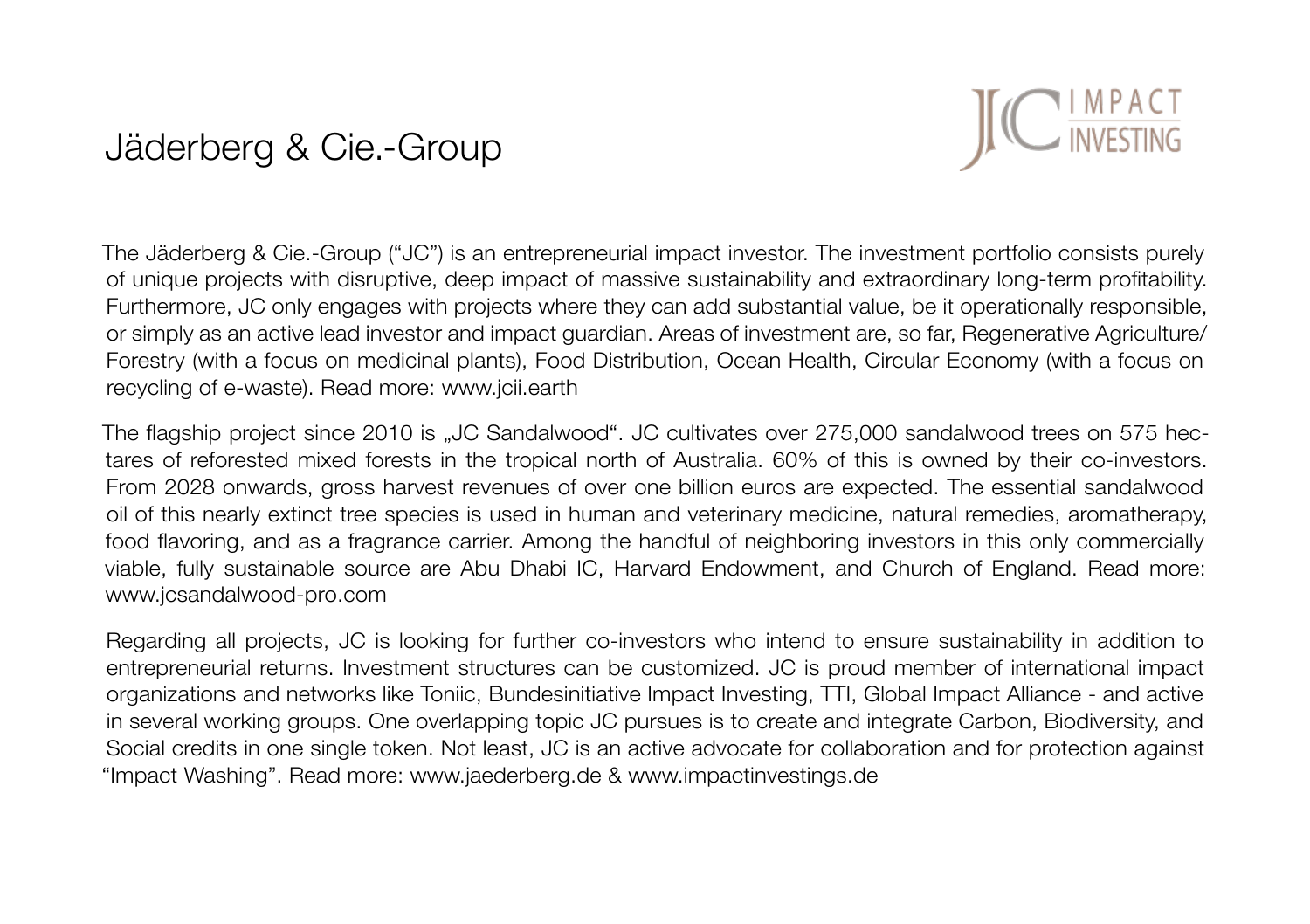#### United Bankers



United Bankers is a Helsinki-based independent asset and wealth management group founded in 1986. Its Asset Management business includes over twenty investment funds, discretionary asset management and structured investments. United Bankers is a Nordic pioneer and a global specialist within real asset investments offering a wide range of real asset funds and investment strategies. These include funds investing in forestry, real estate and infrastructure.

Within its forestry and forest industry offering, United Bankers have several timberland funds and a recently launched forest industry private equity fund capitalising on the industrial transition to renewable raw materials.

United Bankers is a publicly traded company on the Nasdaq Exchange in Helsinki and employees and management hold a major stake in the company.

Further information at [www.unitedbankers.com](https://www.unitedbankers.com/)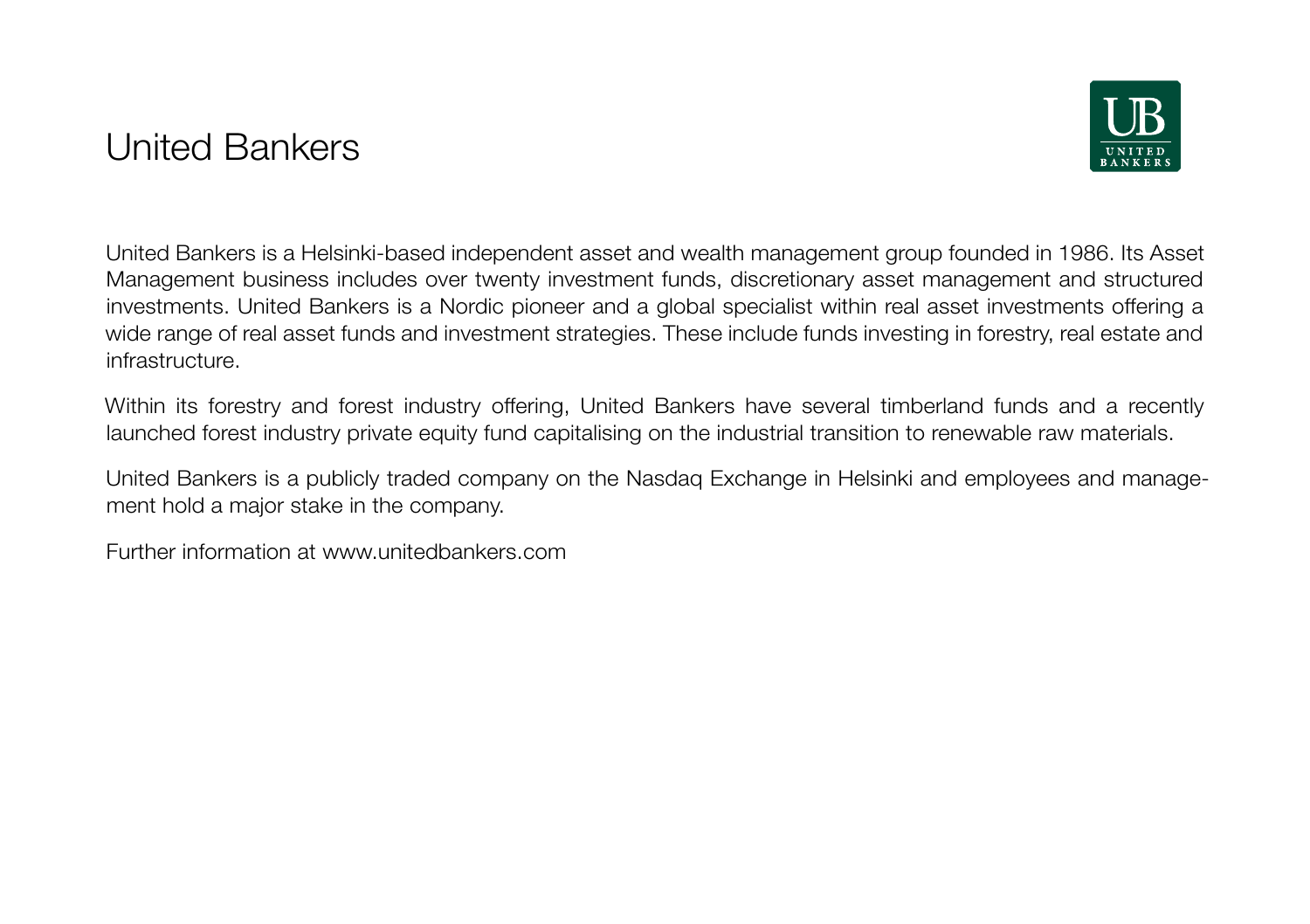#### Cannovum AG



Cannovum AG is the first German fully-licensed cannabis company listed on the stock exchange. Cannovum AG is an importer, wholesaler and manufacturer of high-quality medical cannabis. Providing patients in Germany with cannabis-based therapies is the company's core business. In addition to the medical brand, Cannovum AG is building a recreational brand. Cannovum AG is in the pole position for the upcoming legalization of recreational cannabis use in Germany.

Since founding the company in 2019, Cannovum AG has successfully established itself as a key player in the German medical cannabis market. In spring 2021, Cannovum AG reached a big milestone for the German cannabis industry by becoming the first German cannabis company listed on the stock exchange. Following the listing, Cannovum AG started its European expansion by founding its first subsidiary in Portugal.

Cannovum AG is bringing sustainability to the German cannabis market with its own range of unique products. Cannovum cannabis is sunlight-ripened and free of chemical pesticides. This sustainable approach to cultivation allows the plants to grow as natural as possible.

Market Capitalisation: EUR 13 m Exchange Segment: open market Sales 2022: EUR 4 m (estimated)

Principal Shareholders: 6 major shareholders; not exceeding 20% each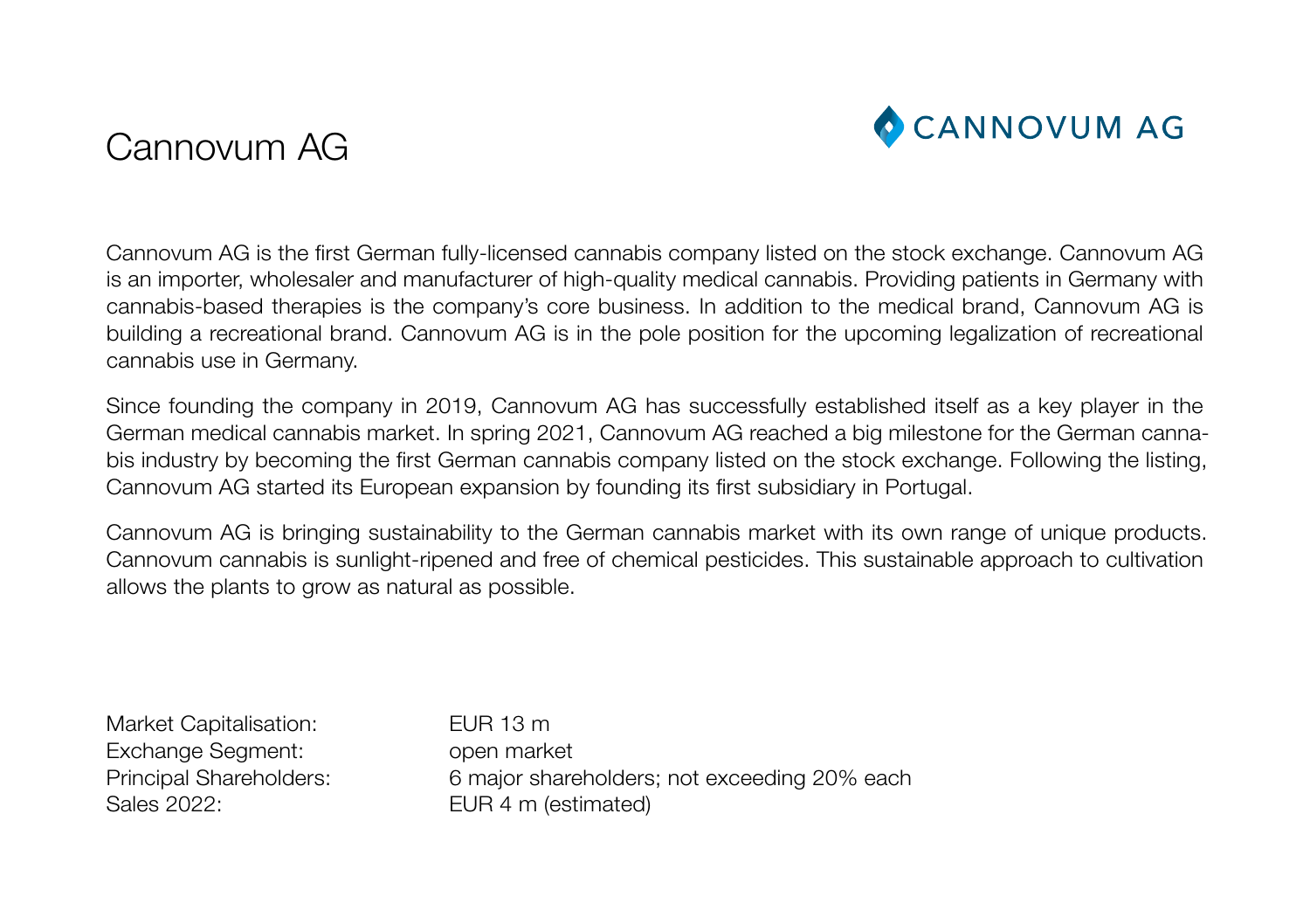#### European Investment Fund



The European Investment Fund is a specialist provider of risk finance to benefit small and medium-sized enterprises (SME) across Europe. It is part of the EIB Group. Its shareholders are the European Investment Bank (EIB), the European Union, represented by the European Commission, and a wide range of public and private banks and financial institutions.

The European Investment Fund carries out its activities using either its own resources or those provided by the European Investment Bank, the European Commission, by EU Member States or other third parties. By developing and offering targeted financial products to its intermediaries, such as banks, guarantee and leasing companies, micro-credit providers and private equity funds, the European Investment Fund enhances SMEs access to finance.

By taking SME risk, the European Investment Fund pursues two main statutory objectives:

- Fostering EU objectives notably in the field of entrepreneurship, growth, innovation, research and development, Climate investments, and regional development;
- Generating an appropriate return for its shareholders through a commercial pricing policy and a balance of fee and risk-based income;

More than 1 million SMEs have benefited from enhanced access to finance through financial instruments managed by the European Investment Fund. An interactive map that identifies all the SMEs that have received EU-support from the European Investment Fund can be found on [www.eif.org](https://www.eif.org)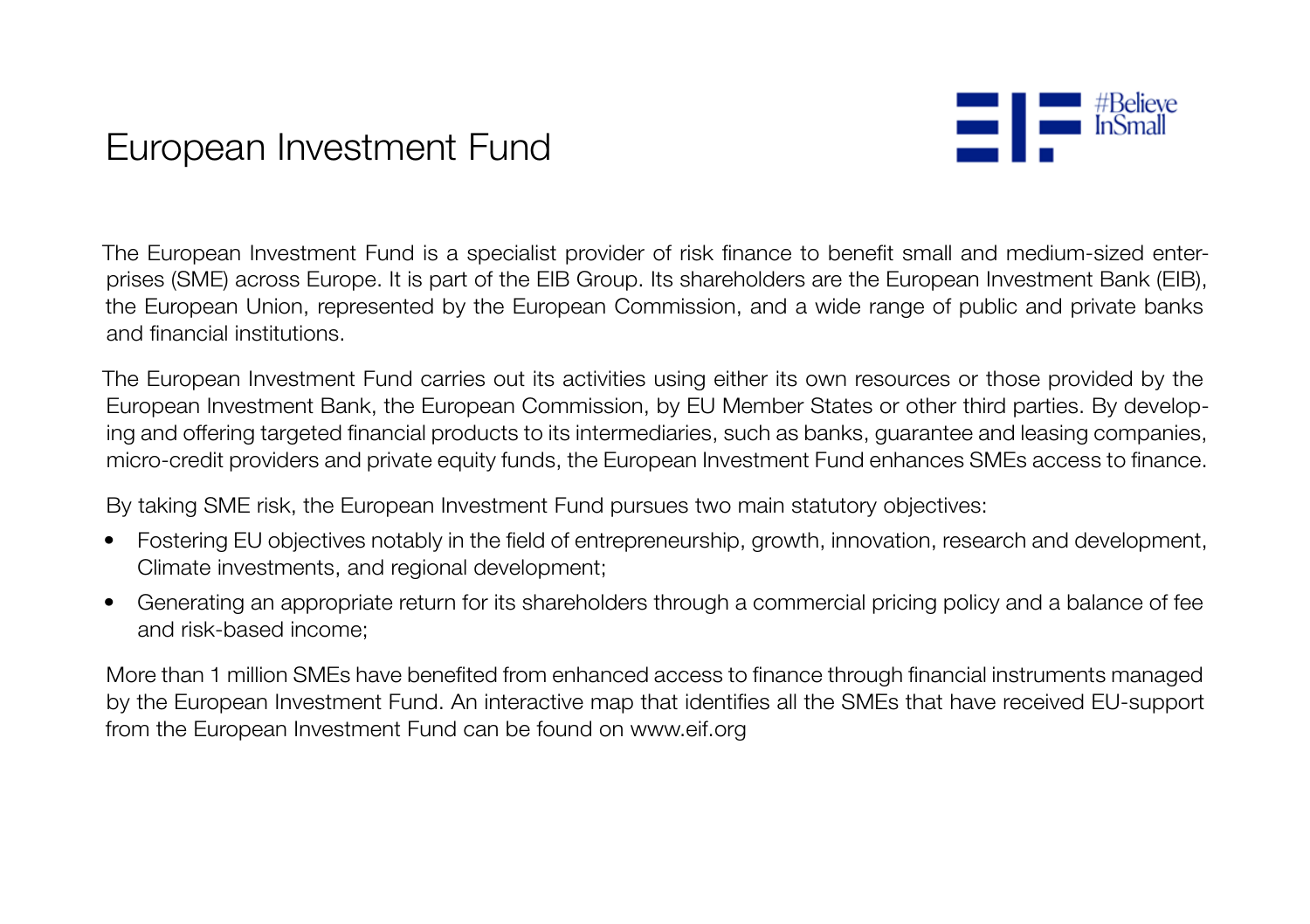#### Innpact S.A.



Headquartered in Luxembourg and with a presence in Mauritius, Innpact S.A. is, since 2007, a leading global adviser for impact investment structures and funds and since 2015 the first B Corp in Luxembourg.

Having established over 30 impact finance investment vehicles and having worked on over 150 impact projects targeting the SDGs, the company has developed an unrivalled expertise in the design, setup, support and management of impact funds. With more than 50 impact and fund specialists, Innpact S.A. serves development finance institutions, foundations, banks, NGOs, institutional investors, family offices and other consulting firms, offering the following services:

- Impact Strategy & Structuring: tailor-made advisory services to design, structure and set-up impact investment funds
- Impact Management, SFDR & Taxonomy: comprehensive impact management services such as designing together with clients their impact management and measurement framework, to ensure compliance with SFDR and the EU Taxonomy
- AIFM: Innpact S.A. is the only third-party AIFM in Luxembourg and in Europe exclusively dedicated to impact funds
- Fund Management in Mauritius: tailored CIS Manager services for impact funds in Mauritius
- Management Services: a full range of Board Advisory and Fund Management Services to impact projects and funds, and Independent Directorship Services
- **Investment Services:** services to investors such as institutional investors and family offices to accompany them in their impact journey and develop an appropriate impact investment strategy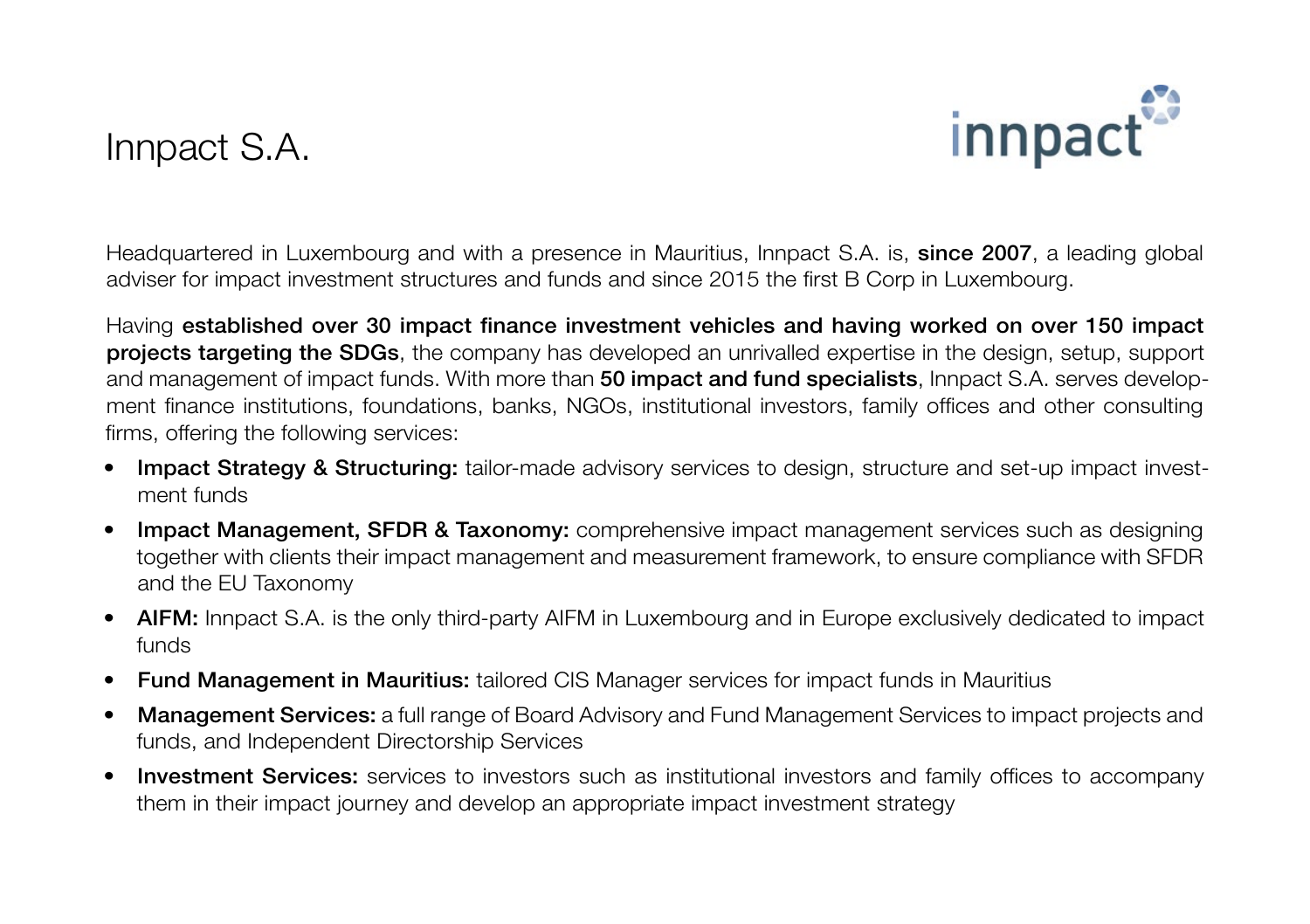#### SFS RE GmbH

## udud **SFS RE**

SFS RE GmbH is a fund backed investor based in Frankfurt, Germany. Its Luxembourg umbrella fund structure allows high flexibility in creating balanced special assets for institutional investors and family offices in the DACH region and Liechtenstein. The SFS RE fund family focuses on the core themes of ecologically sustainable real estate and green impact technology. In doing so, it is mandatory for SFS RE GmbH and its investment funds to act upon Article 8 of the Sustainable Finance and Disclosure Regulations (SFDR). Currently, two new sub-funds are in the funding process. The SFS RE Mezzanine Opportunity Fonds I is focusing on sustainable real estate development projects in the DACH region. The SFS RE Green Tech Opportunity Fonds I invests in controlled environments and circular economy opportunities such as vertical farming, cultivation of microalgae or plastic to oil technologies known as pyrolysis processes.

The SFS RE team consists of personalities with a comprehensive background, many years of experience and expertise in their core sectors. This combines in-depth professional know-how in the real estate sector with a focus on mezzanine loans, corporate finance and green impact investments as well as fund and Article 8 SFDR compliant asset management in the respective asset classes.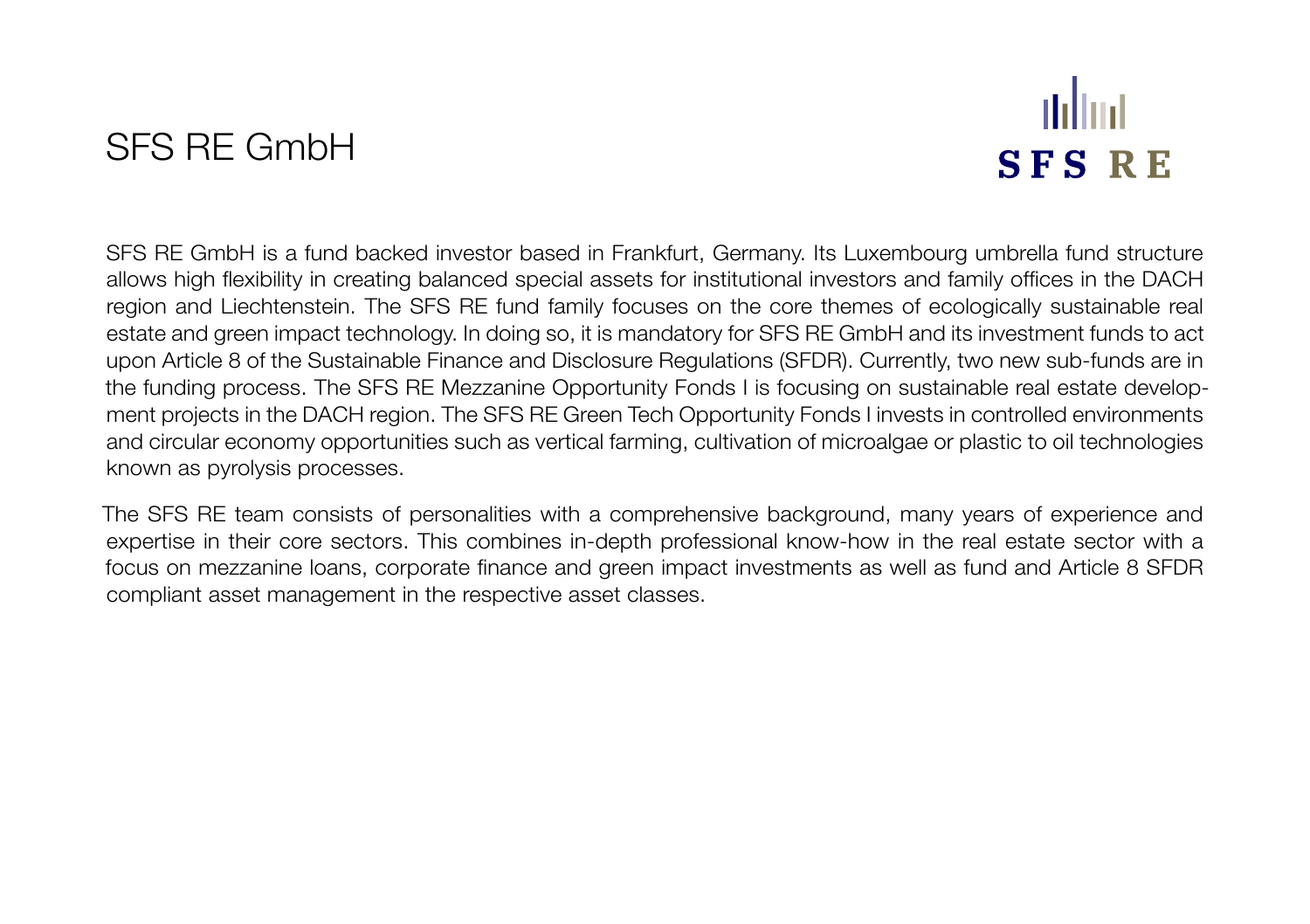## eCAPITAL ENTREPRENEURIAL PARTNERS AG



Founded in 1999, eCAPITAL ENTREPRENEURIAL PARTNERS AG is an entrepreneur-led venture capital investor focusing on early- and growth-stage deep-tech companies with a positive impact on society. The company is based in Germany and invests with its own funds with a total volume of over EUR 280 million in the areas of Sustainability, Enterprise Software, Cybersecurity, IoT and New Materials. In addition to financial resources, eCAPITAL offers its portfolio companies strategic support and access to an international network of entrepreneurs, scientists, investors and founders and was lead investor in various deep-tech companies such as sonnen, Novaled or Jedox, which were sold very successfully to international strategists or investors.

eCAPITAL firmly believes that major problems of our time as climate change, cyberattacks or lacking digitalization can be solved with technology based on science and engineering – deep tech. With this investment approach, the company aims to contribute to solutions for society while simultaneously generating above-average returns for its fund investors. Examples of the direct contribution to the reduction of CO<sub>2</sub> emissions of eCAPITAL's portfolio companies are Creapaper (95% less CO<sub>2</sub> emissions than regular paper), Heliatek (65% – 90% less CO<sub>2</sub> emissions than other PV technologies) and Saperatec (65% – 88% less CO<sub>2</sub> emissions than the regular production of aluminum and polyethylene foils and PET).

| <b>Active Funds</b> | 4                          |
|---------------------|----------------------------|
| AuM                 | EUR 280 $m+$               |
| Latest Fund         | EUR $130 \text{ m}$ +      |
| Exits               | 34.                        |
| Investment Stage    | Early to Growth            |
| Focus               | Impact Deep-Tech Companies |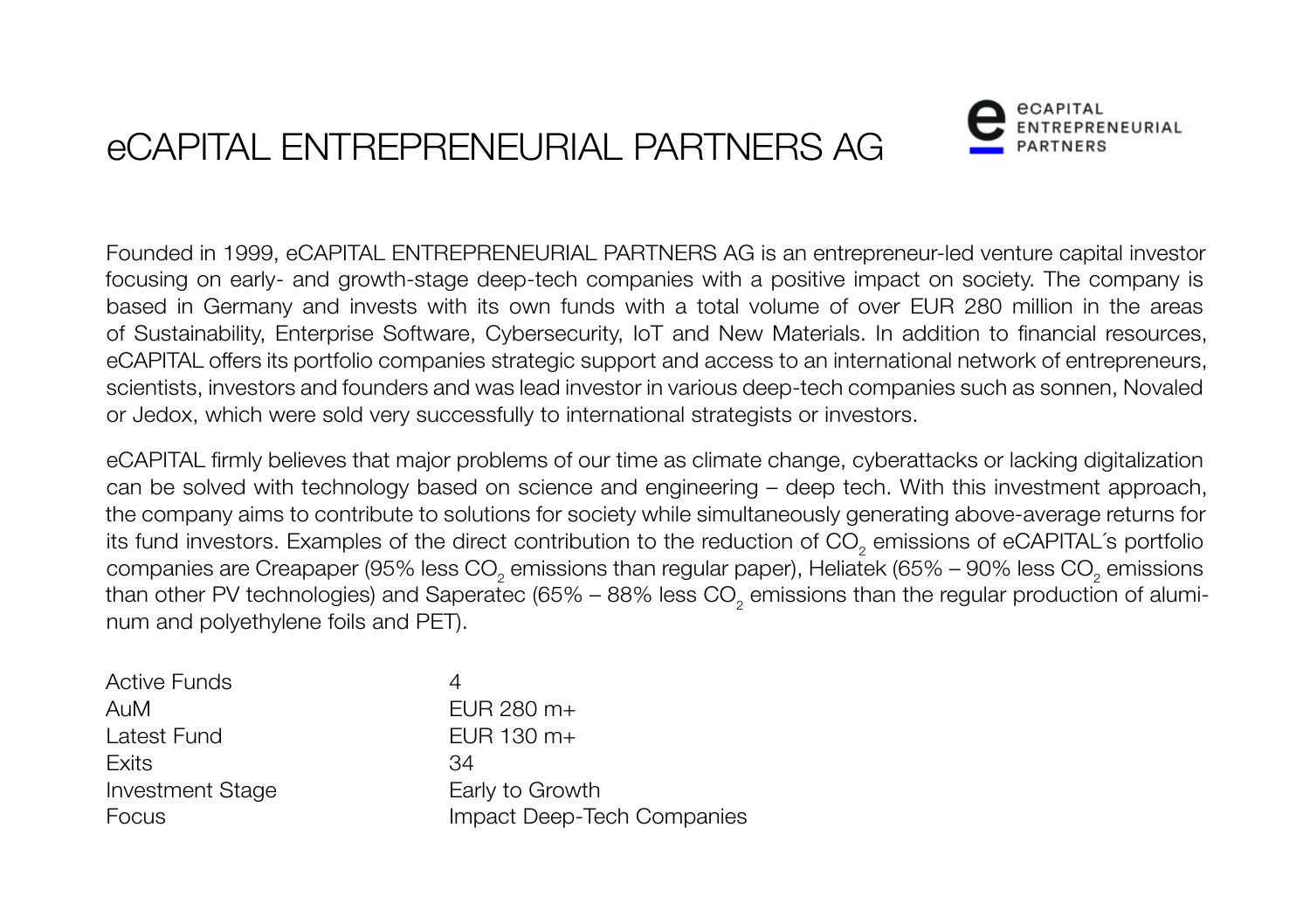#### MRM Family (Europe and Asia)

Maria Milford and her teams have been involved in building multi manager portfolios for almost 30 years. They have been travelling the world to unearth interesting managers and promising investment ideas. Before founding her own companies with worldwide reach, she worked in the financial industry for almost 15 years. In the past years, Maria retired from all positions not related to her family offices in Asia and Europe.

MRM Family (Vienna and Macau) is a Single-Family Office for Maria's greater family. Run in the same professional spirit as her former asset management companies – including several associated research and services companies – the assets are allocated and managed in a way that complies with the highest international standards in the financial industry.

The family members agreed to manage the assets following a strict sustainability rule book with a **special portfo**lio of impact investments. This includes renewable energy projects in Africa (e.g. "Clean Cooking" that not only saves the environment, but also helps women and children to stay save und unharmed), waste projects in Asia or specific start-ups in Europe.

The aim of MRM Family is not "just" to invest, but also to enter the companies/projects and be a valuable partner providing necessary services (via the own associated research and services companies). In regard to start-ups and young companies there is no aim to find the next unicorn and a quick exit, but to build robust companies where all stakeholders find a good place to work with.

Areas of Assets (all world-wide): Infrastructure Companies/Projects (Solar and Wind, Geothermal Energy, Hydrogen, Water, Waste); Start-Ups/Young Companies (sustainable/impact/women); Medical products and specific pharmaceutical developments; **Blockchain** (no focus on Cryptocurrencies); **Digitalization; Real Estate**; MRM Family introduces its new set-up – and maybe there are like-minded family offices who would like to share ideas and cooperate to make an impact in the world.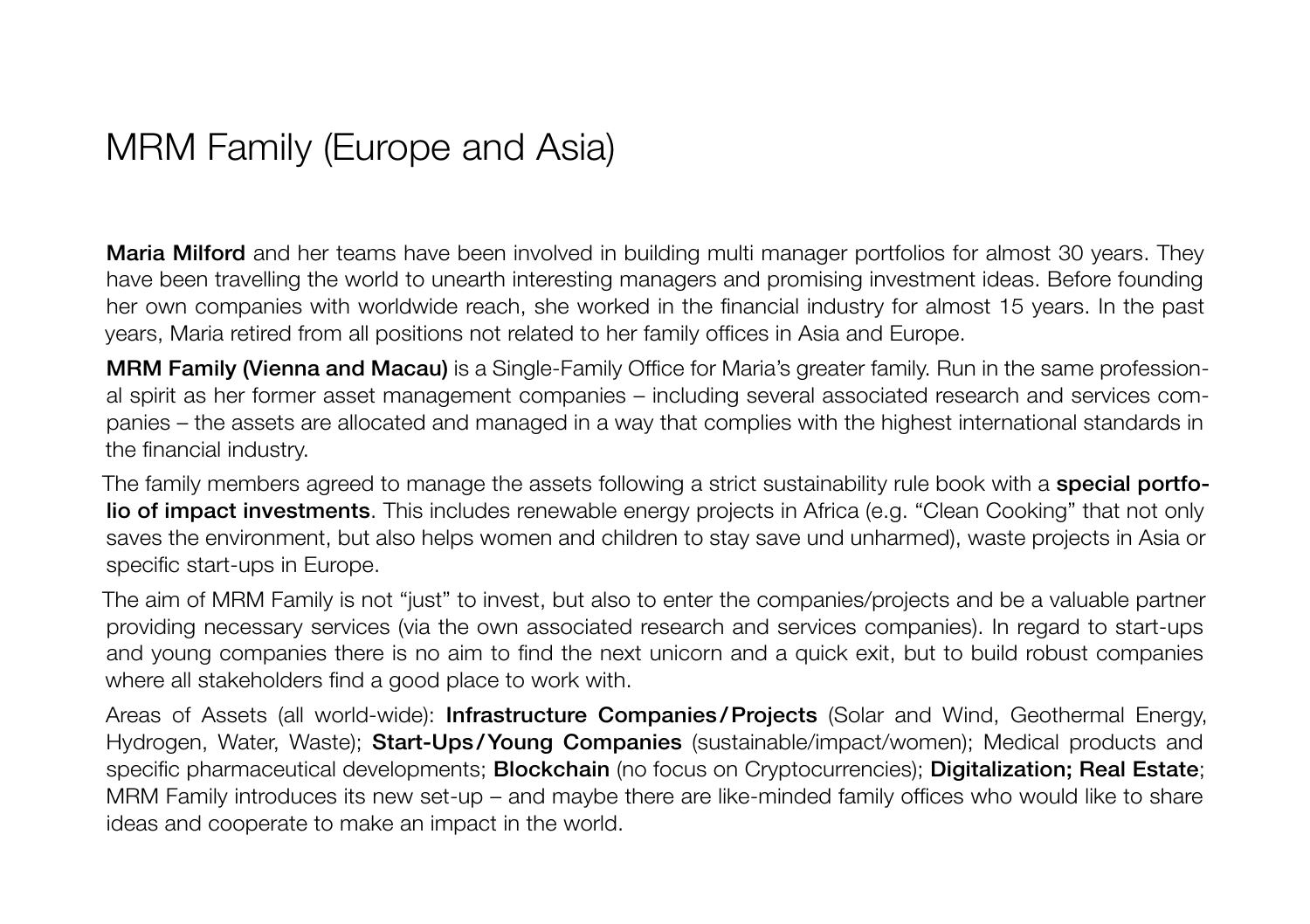#### Planet Ocean Fund



Investment-strategy: The Planet Ocean Fund focuses on early-stage venture capital. Its team is convinced that world's oceans, which cover more than 70% of our planet, provide plenty of solutions for these challenges. That is why the Planet Ocean Fund invests into venture-capital-funds tackling those issues through innovation and scalable, ocean centered solutions that are commercially successful:

- Professional & continuous screening of VC fund market for relevant funds
- Elaborate selection process for top performing VC funds (to ensure performance in top quartile)
- Investment opportunities in VC funds (through ticket size and network) hardly accessible for single Investors
- Ticket size ensures status as relevant investor in each target fund
- Co-investment possibility for every fund the Planet Ocean Fund invests in
- Early participation in largest investment trend over the next decades
- Additional benefits for corporate LPs: Knowledge: research insights and start-up database access (400+ portfolio start-ups AND all relevant deal-flow), M&A: access to strategically relevant deals within Planet Ocean Funds portfolio and assistance in transactional DD, Public Relations: PR coverage of engagement and event speaking opportunities

| Fund type:       | Venture Capital Fund of Funds | Target returns:  | $>10\%$ (Net IRR)         |
|------------------|-------------------------------|------------------|---------------------------|
| Target volume:   | EUR 50 m                      | Fees:            | $0.9\%$                   |
|                  | (EUR 80 m hard cap)           | Hurdle rate:     | 6%                        |
| Legal structure: | SICAV-RAIF (Luxembourg)       | Financial carry: | 10%                       |
| Regulation:      | EU SFDR article 9 fund        | Impact carry:    | 10% (applicable if impact |
| Final closing:   | 31.12.2022                    |                  | target is met)            |
| Fund life:       | $10 (+1 + 1 + 1)$ years       | Ticket size:     | Individuals: EUR 200 k    |
| Target impact:   | exceeds -1 Gt CO2e+           |                  | Corporates: EUR 3 m       |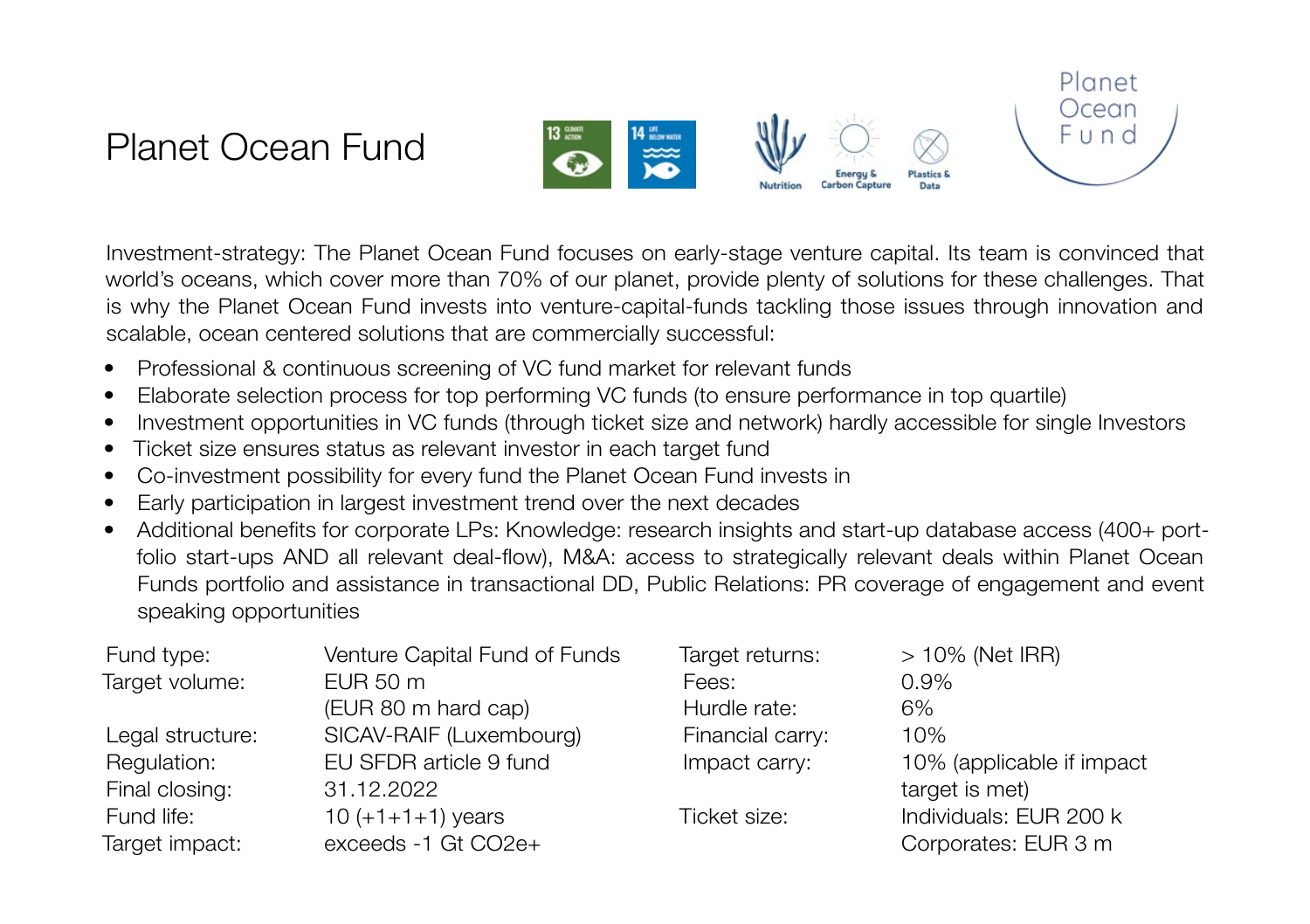

#### About the Host Advantage Family Office

After successfully organizing 43 conferences in Vienna and 45 investor lunch presentations in the DACH region, Advantage Family Office has hosted more than 500 international companies and more than 5,000 investors from Austria, Germany, Switzerland, Liechtenstein, Monaco, UK, the Netherlands, Israel and Hongkong. These conferences are the first and only finance platform for family offices and institutional investors in Austria with a very rapidly growing international investor network.

Save the Date:

- 13 October 2022 Vienna Real Estate Salon
- 23 November 2022 Vienna Capital Market Conference
- 24 November 2022 Vienna Impact Investment Forum

#### Participation is by invitation only.

Further information about the events, references and press reviews at [www.familyoffice.at](https://www.familyofficeday.at)

#### Advantage Family Office

Sabine Duchaczek, Founder & Managing Director phone: +43 664 454 7771 | e-mail: [duchaczek@familyoffice.at](mailto:duchaczek%40familyoffice.at?subject=) website: [www.familyoffice.at](https://www.familyofficeday.at)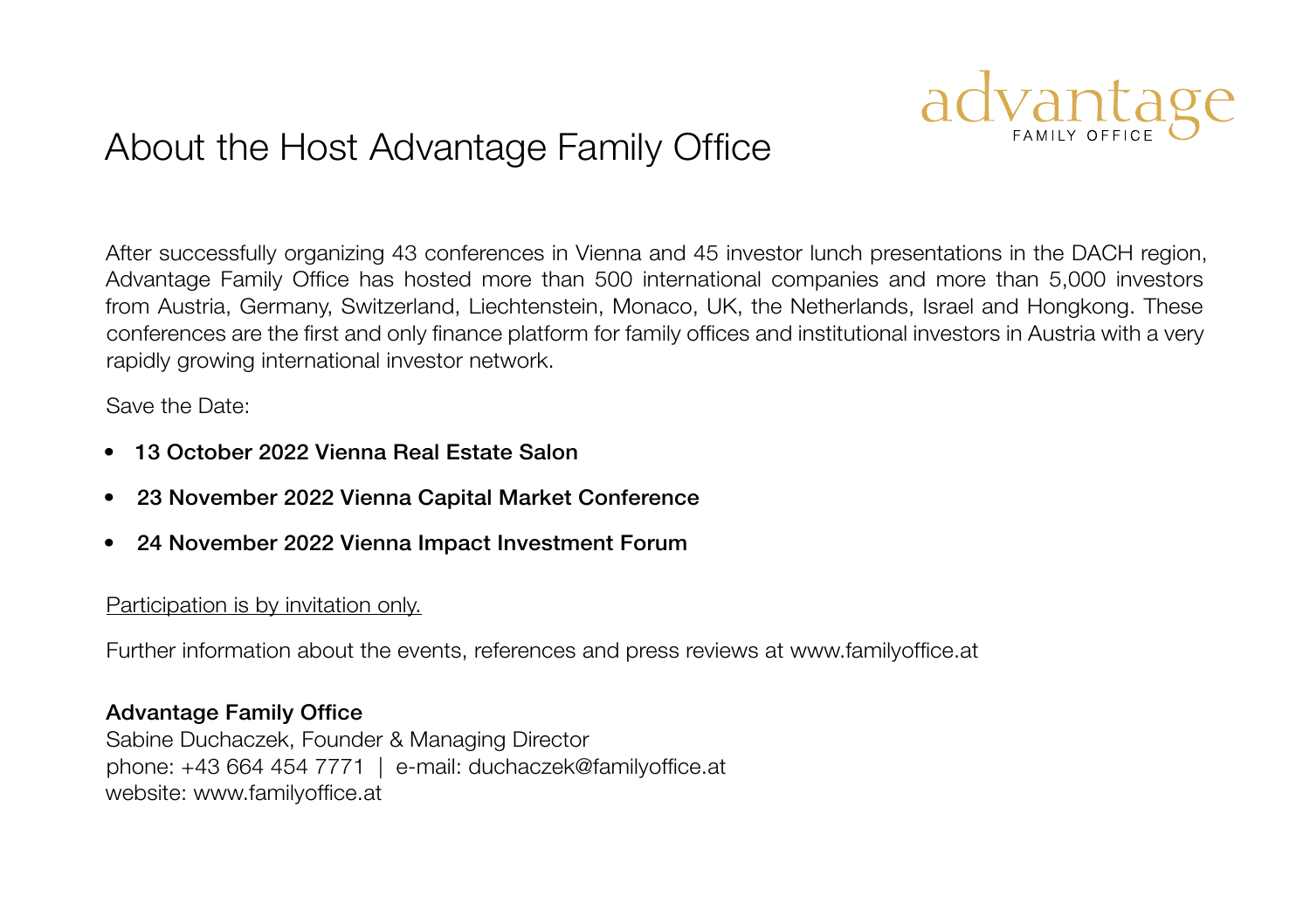

#### Reply/Registration

#### Please register until 17 June 2022 via e-mail: [investorenkonferenzen@familyofficeday.at](mailto:investorenkonferenzen%40familyofficeday.at%0D?subject=)

Surname /Name: ..................................................................................................................................................................... Family/Institution ......................................................................................................................................................................

I want one-on-one meetings with the following companies:

| ○ Jäderberg & Cie.-Group       |  |  |
|--------------------------------|--|--|
| ○ United Bankers               |  |  |
| O Cannovum AG                  |  |  |
| O European Investment Fund     |  |  |
| $\bigcirc$ Innpact S.A.        |  |  |
| ○ SFS RE GmbH                  |  |  |
| $\bigcirc$ eCAPITAL            |  |  |
| O MRM Family (Europe and Asia) |  |  |
| O Planet Ocean Fund            |  |  |
|                                |  |  |

...............................................................................................................................................................................

Please invite the following investors/family members to the conference:

By participating at the conference you give your consent that the host Advantage Family Office is entitled to share information (only company – no name, e-mail and phone number) with the presenting companies. If you do not give your consent, please explicitly inform us in advance, because discretion is very important for us!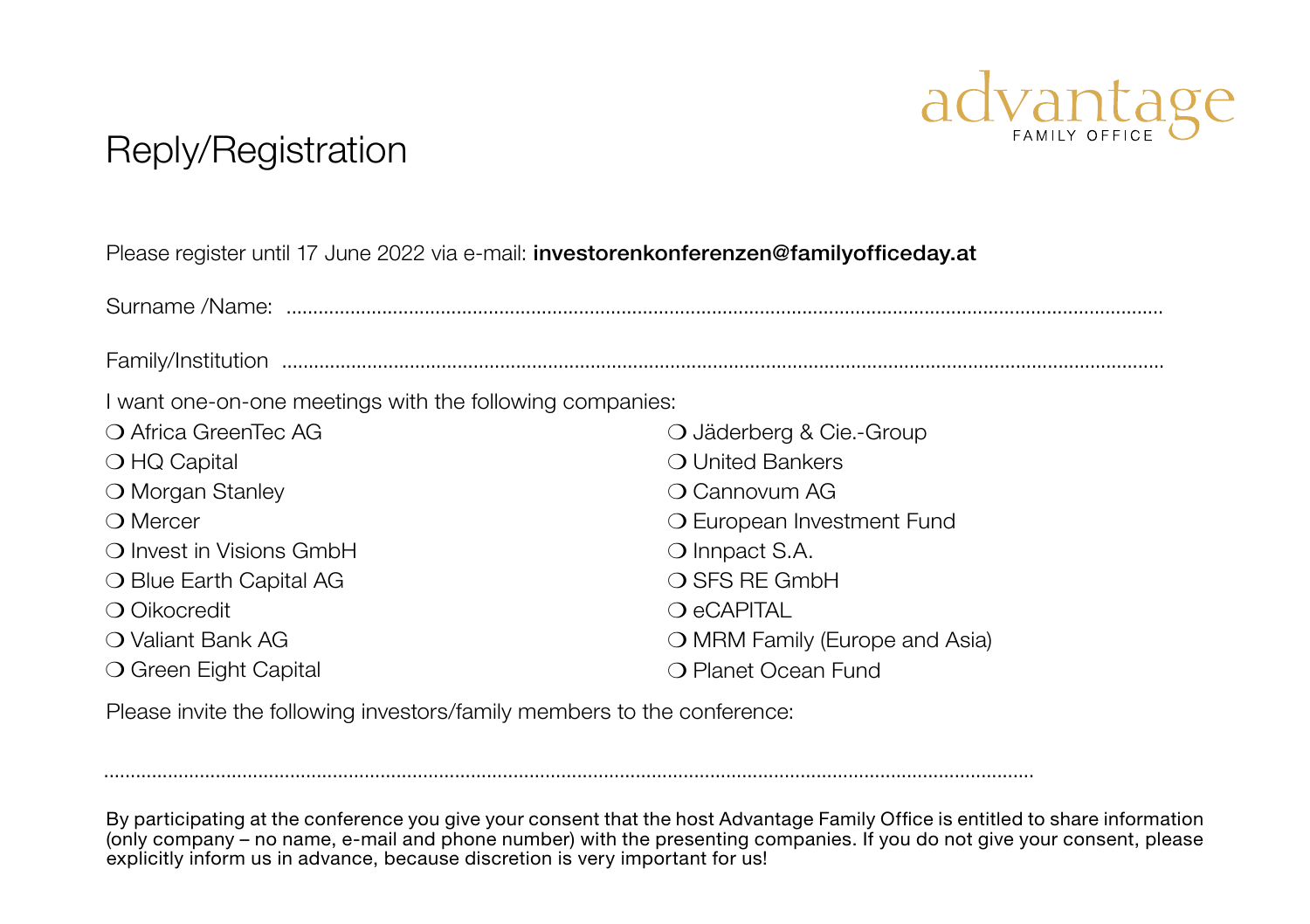#### Disclaimer

The Vienna Impact Investment Forums, Real Estate Salons and Capital Market Conferences are a platform for companies to present their business models and future projects to potential investors and for economic dialogue between representatives and investors. The conferences are financed by the presenting companies. None of the information given is connected to any investment targets, financial situations or requirements of the recipients. All presentations, opinions or commentary are personal views of the author. None of the presentations given and comments made at the conferences constitute or form parts of any offer or invitation to sell or purchase securities or stakes in a company. They do not replace professional, individual investment consulting. The host of the conferences, Advantage Family Office and any related staff disclaim liability for any content or statements made during the presentations. The presentations are not reviewed in advance. Any content neither constitutes a solicitation of an offer nor is it a prospectus in the sense of the Austrian Capital Market Act (Kapitalmarktgesetz), the Austrian Stock Exchange Act (Börsegesetz), the Securities Trading Act or any other applicable law. Neither this publication nor its contents nor any copy of this publication may be changed or distributed to third parties (especially those located in the US) without the host's permission. The host collects and saves customer data which is needed for the invitations to the conferences and uses personal data solely for business activity of Advantage Family Office. The presentations and discussion panels will take place in Vienna. By participating in the conferences, you give your consent that the host Advantage Family Office is entitled to share information (only company – no e-mail and phone number) with the presenting companies. By participating in the conferences, you agree to be bound by the foregoing instructions and restrictions. By attending you give your consent that you might appear on photos or a video production. If you do not give your consent, please explicitly inform us in advance, because discretion is very important for us!